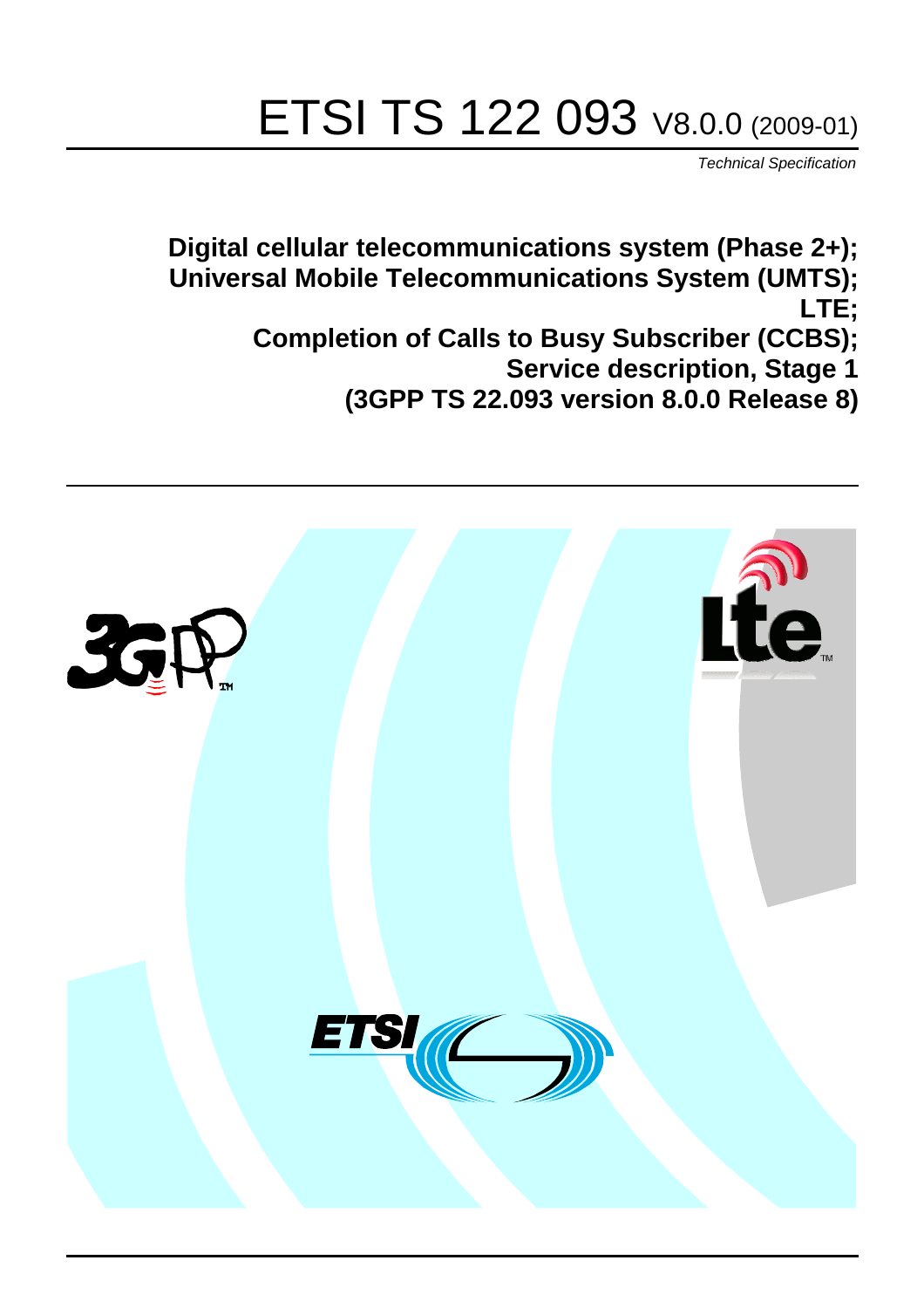Reference RTS/TSGS-0122093v800

Keywords

GSM, LTE, UMTS

#### *ETSI*

#### 650 Route des Lucioles F-06921 Sophia Antipolis Cedex - FRANCE

Tel.: +33 4 92 94 42 00 Fax: +33 4 93 65 47 16

Siret N° 348 623 562 00017 - NAF 742 C Association à but non lucratif enregistrée à la Sous-Préfecture de Grasse (06) N° 7803/88

#### *Important notice*

Individual copies of the present document can be downloaded from: [http://www.etsi.org](http://www.etsi.org/)

The present document may be made available in more than one electronic version or in print. In any case of existing or perceived difference in contents between such versions, the reference version is the Portable Document Format (PDF). In case of dispute, the reference shall be the printing on ETSI printers of the PDF version kept on a specific network drive within ETSI Secretariat.

Users of the present document should be aware that the document may be subject to revision or change of status. Information on the current status of this and other ETSI documents is available at <http://portal.etsi.org/tb/status/status.asp>

If you find errors in the present document, please send your comment to one of the following services: [http://portal.etsi.org/chaircor/ETSI\\_support.asp](http://portal.etsi.org/chaircor/ETSI_support.asp)

#### *Copyright Notification*

No part may be reproduced except as authorized by written permission. The copyright and the foregoing restriction extend to reproduction in all media.

> © European Telecommunications Standards Institute 2009. All rights reserved.

**DECT**TM, **PLUGTESTS**TM, **UMTS**TM, **TIPHON**TM, the TIPHON logo and the ETSI logo are Trade Marks of ETSI registered for the benefit of its Members.

**3GPP**TM is a Trade Mark of ETSI registered for the benefit of its Members and of the 3GPP Organizational Partners. **LTE**™ is a Trade Mark of ETSI currently being registered

for the benefit of its Members and of the 3GPP Organizational Partners.

**GSM**® and the GSM logo are Trade Marks registered and owned by the GSM Association.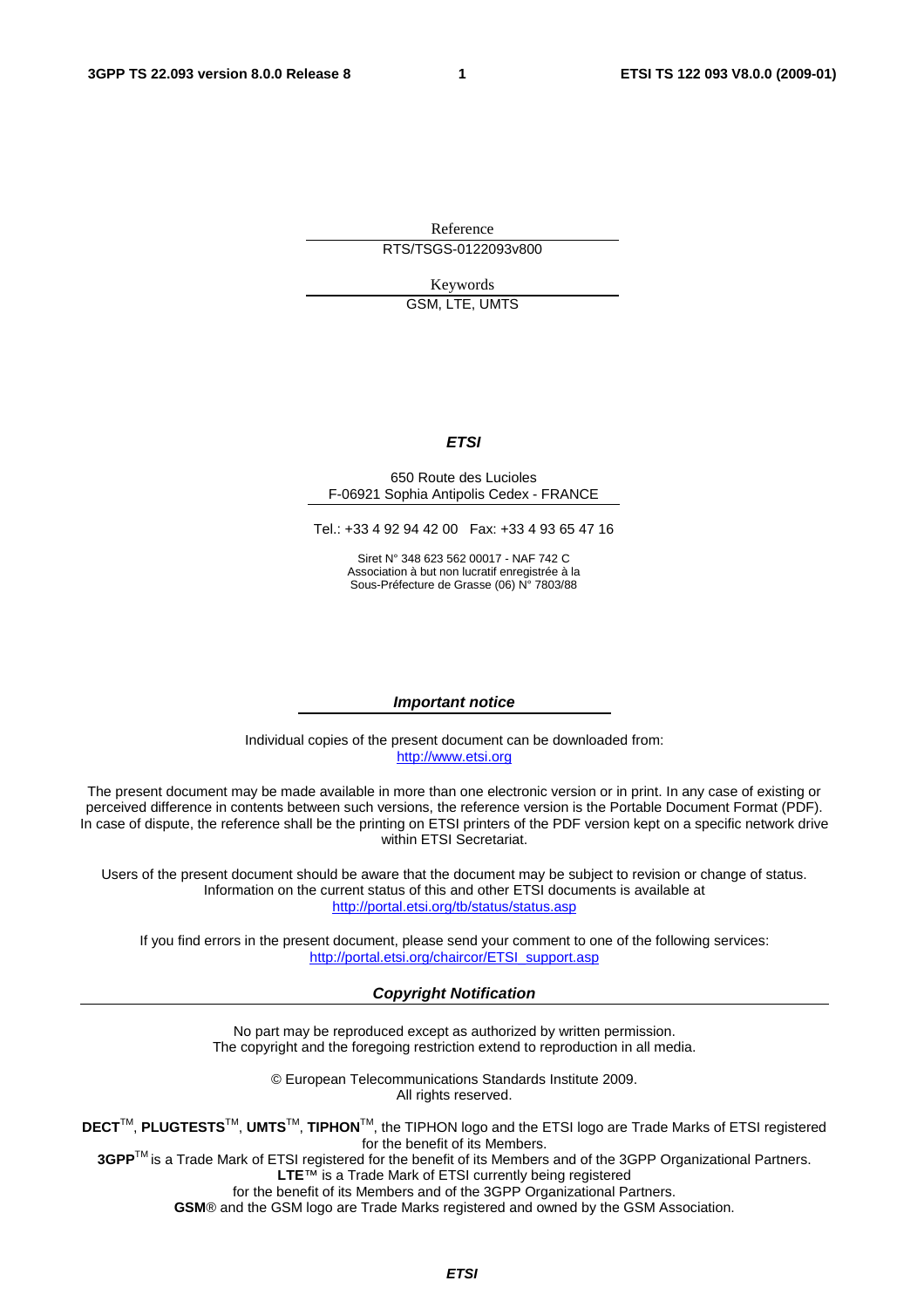## Intellectual Property Rights

IPRs essential or potentially essential to the present document may have been declared to ETSI. The information pertaining to these essential IPRs, if any, is publicly available for **ETSI members and non-members**, and can be found in ETSI SR 000 314: *"Intellectual Property Rights (IPRs); Essential, or potentially Essential, IPRs notified to ETSI in respect of ETSI standards"*, which is available from the ETSI Secretariat. Latest updates are available on the ETSI Web server [\(http://webapp.etsi.org/IPR/home.asp\)](http://webapp.etsi.org/IPR/home.asp).

Pursuant to the ETSI IPR Policy, no investigation, including IPR searches, has been carried out by ETSI. No guarantee can be given as to the existence of other IPRs not referenced in ETSI SR 000 314 (or the updates on the ETSI Web server) which are, or may be, or may become, essential to the present document.

### Foreword

This Technical Specification (TS) has been produced by ETSI 3rd Generation Partnership Project (3GPP).

The present document may refer to technical specifications or reports using their 3GPP identities, UMTS identities or GSM identities. These should be interpreted as being references to the corresponding ETSI deliverables.

The cross reference between GSM, UMTS, 3GPP and ETSI identities can be found under [http://webapp.etsi.org/key/queryform.asp.](http://webapp.etsi.org/key/queryform.asp)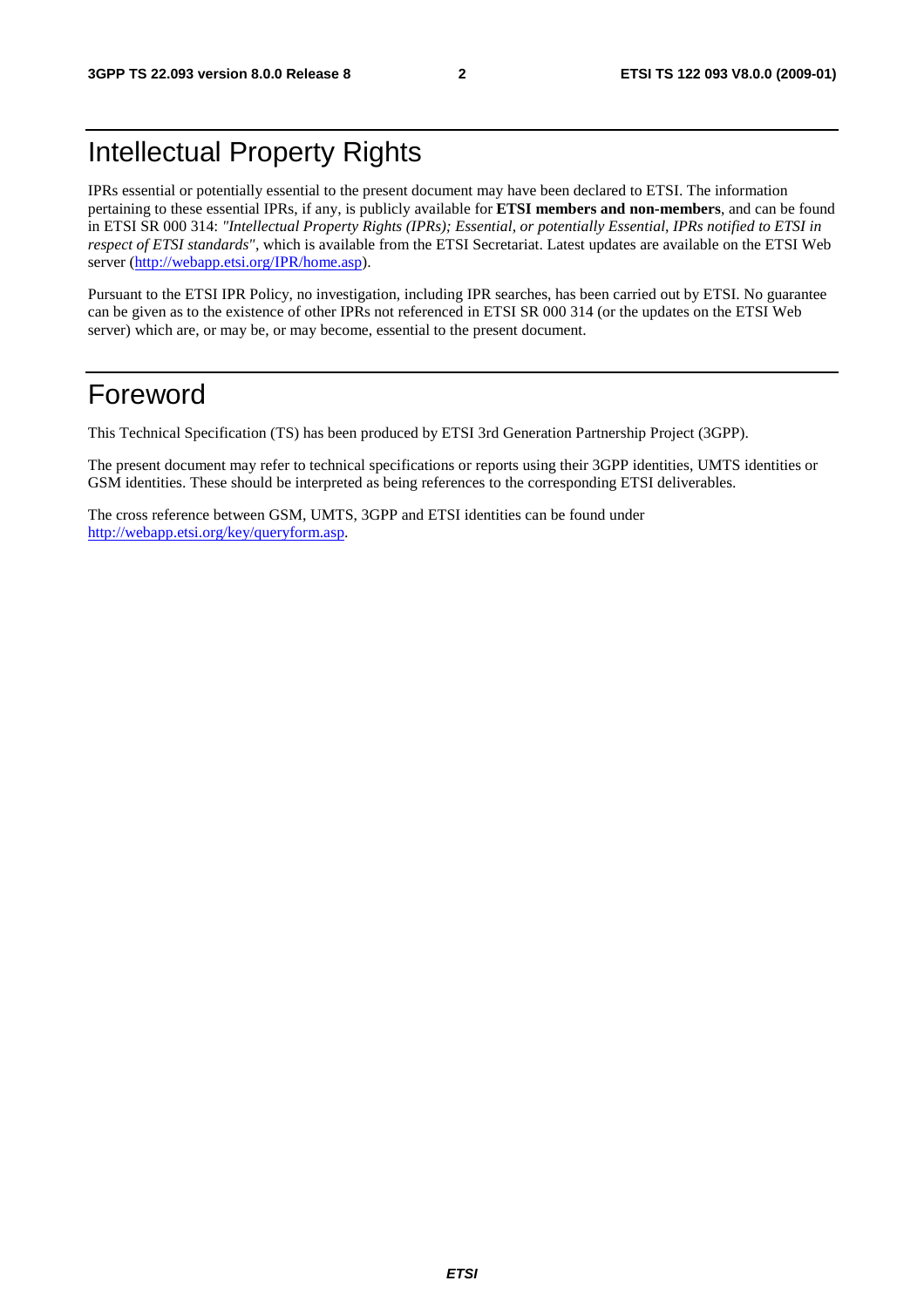$\mathbf{3}$ 

## Contents

| 1              |                                                                                               |  |  |  |  |  |  |
|----------------|-----------------------------------------------------------------------------------------------|--|--|--|--|--|--|
| $\overline{2}$ |                                                                                               |  |  |  |  |  |  |
| 3              |                                                                                               |  |  |  |  |  |  |
| 3.1            |                                                                                               |  |  |  |  |  |  |
| 3.2            |                                                                                               |  |  |  |  |  |  |
| 4              |                                                                                               |  |  |  |  |  |  |
| 4.1            |                                                                                               |  |  |  |  |  |  |
| 5              |                                                                                               |  |  |  |  |  |  |
| 5.1            |                                                                                               |  |  |  |  |  |  |
| 5.1.1          |                                                                                               |  |  |  |  |  |  |
| 5.1.2          |                                                                                               |  |  |  |  |  |  |
| 5.2            |                                                                                               |  |  |  |  |  |  |
| 5.3            |                                                                                               |  |  |  |  |  |  |
| 5.4            |                                                                                               |  |  |  |  |  |  |
| 5.5            |                                                                                               |  |  |  |  |  |  |
| 5.6            |                                                                                               |  |  |  |  |  |  |
| 5.7            |                                                                                               |  |  |  |  |  |  |
| 5.8            |                                                                                               |  |  |  |  |  |  |
| 6              |                                                                                               |  |  |  |  |  |  |
| 6.1            |                                                                                               |  |  |  |  |  |  |
| 6.2            |                                                                                               |  |  |  |  |  |  |
| 6.3            |                                                                                               |  |  |  |  |  |  |
| 6.4            |                                                                                               |  |  |  |  |  |  |
| 6.5            |                                                                                               |  |  |  |  |  |  |
| 6.5.1          |                                                                                               |  |  |  |  |  |  |
| 6.5.2          |                                                                                               |  |  |  |  |  |  |
| 6.5.3          |                                                                                               |  |  |  |  |  |  |
| 7              |                                                                                               |  |  |  |  |  |  |
| 7.1            |                                                                                               |  |  |  |  |  |  |
| 7.2            |                                                                                               |  |  |  |  |  |  |
| 7.3            |                                                                                               |  |  |  |  |  |  |
| 7.4            |                                                                                               |  |  |  |  |  |  |
| 7.5            |                                                                                               |  |  |  |  |  |  |
| 7.6            |                                                                                               |  |  |  |  |  |  |
| 7.7            |                                                                                               |  |  |  |  |  |  |
| 7.8            |                                                                                               |  |  |  |  |  |  |
| 7.9            |                                                                                               |  |  |  |  |  |  |
| 7.10           |                                                                                               |  |  |  |  |  |  |
| 7.11<br>7.12   |                                                                                               |  |  |  |  |  |  |
| 7.13           |                                                                                               |  |  |  |  |  |  |
| 7.14           |                                                                                               |  |  |  |  |  |  |
| 7.15           |                                                                                               |  |  |  |  |  |  |
| 7.16           | Barring of Outgoing International Calls except those directed to the Home PLMN Country (BOIC- |  |  |  |  |  |  |
|                |                                                                                               |  |  |  |  |  |  |
| 7.17           |                                                                                               |  |  |  |  |  |  |
| 7.18           | Barring of Incoming Calls when roaming outside the home PLMN country (BIC-Roam)17             |  |  |  |  |  |  |
| 7.19           |                                                                                               |  |  |  |  |  |  |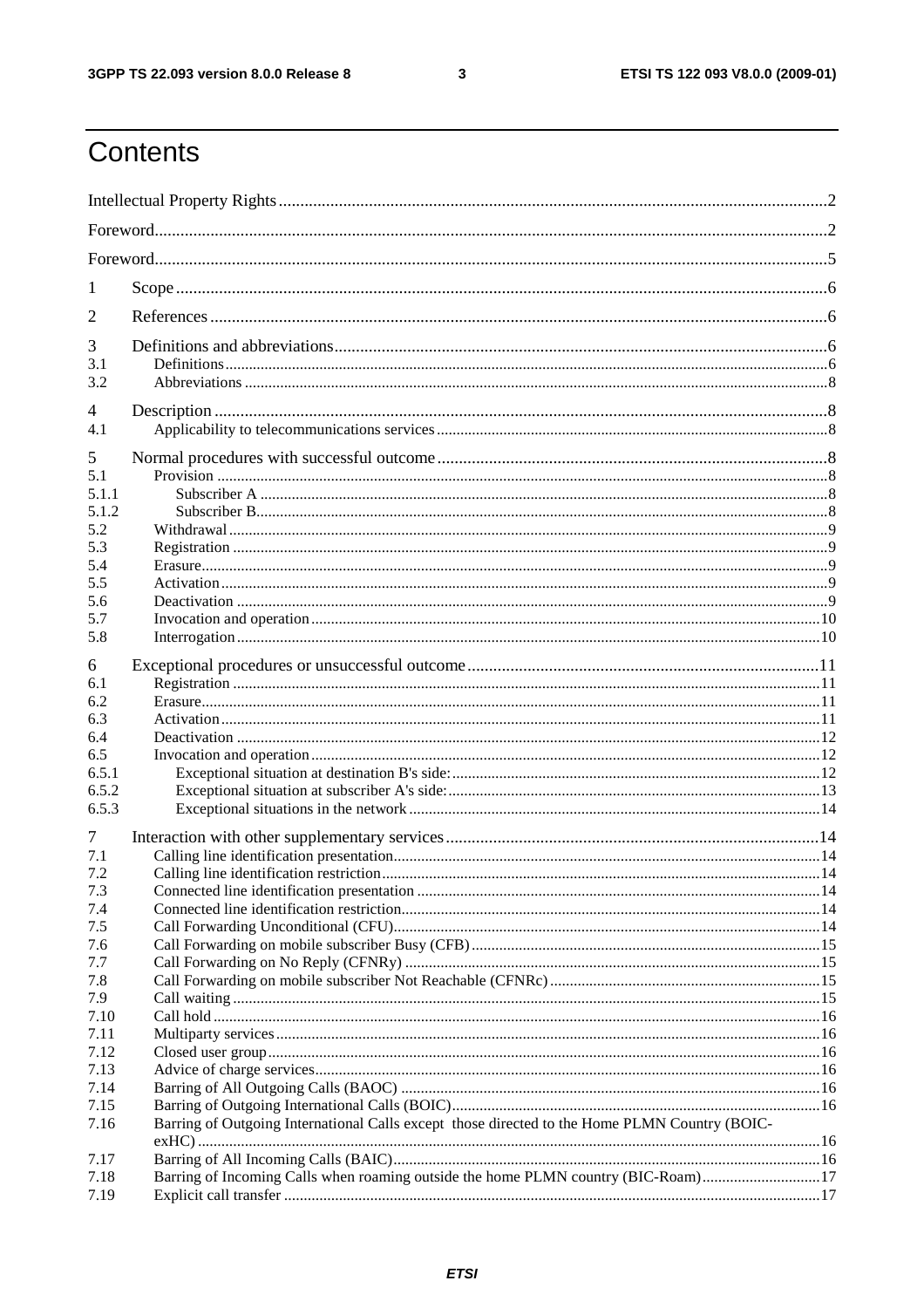$\overline{\mathbf{4}}$ 

| 7.20         |                                                                                 |  |  |  |  |  |  |
|--------------|---------------------------------------------------------------------------------|--|--|--|--|--|--|
| 7.21         |                                                                                 |  |  |  |  |  |  |
| 7.22         |                                                                                 |  |  |  |  |  |  |
| 8            |                                                                                 |  |  |  |  |  |  |
|              |                                                                                 |  |  |  |  |  |  |
|              |                                                                                 |  |  |  |  |  |  |
|              |                                                                                 |  |  |  |  |  |  |
| A.3          |                                                                                 |  |  |  |  |  |  |
| A.4          |                                                                                 |  |  |  |  |  |  |
|              | <b>Annex B</b> (normative):                                                     |  |  |  |  |  |  |
| B.1          | Roaming into networks or registering in network entities not supporting CCBS 20 |  |  |  |  |  |  |
| B.1.1        |                                                                                 |  |  |  |  |  |  |
| <b>B.1.2</b> |                                                                                 |  |  |  |  |  |  |
|              | <b>Annex C</b> (informative):                                                   |  |  |  |  |  |  |
|              |                                                                                 |  |  |  |  |  |  |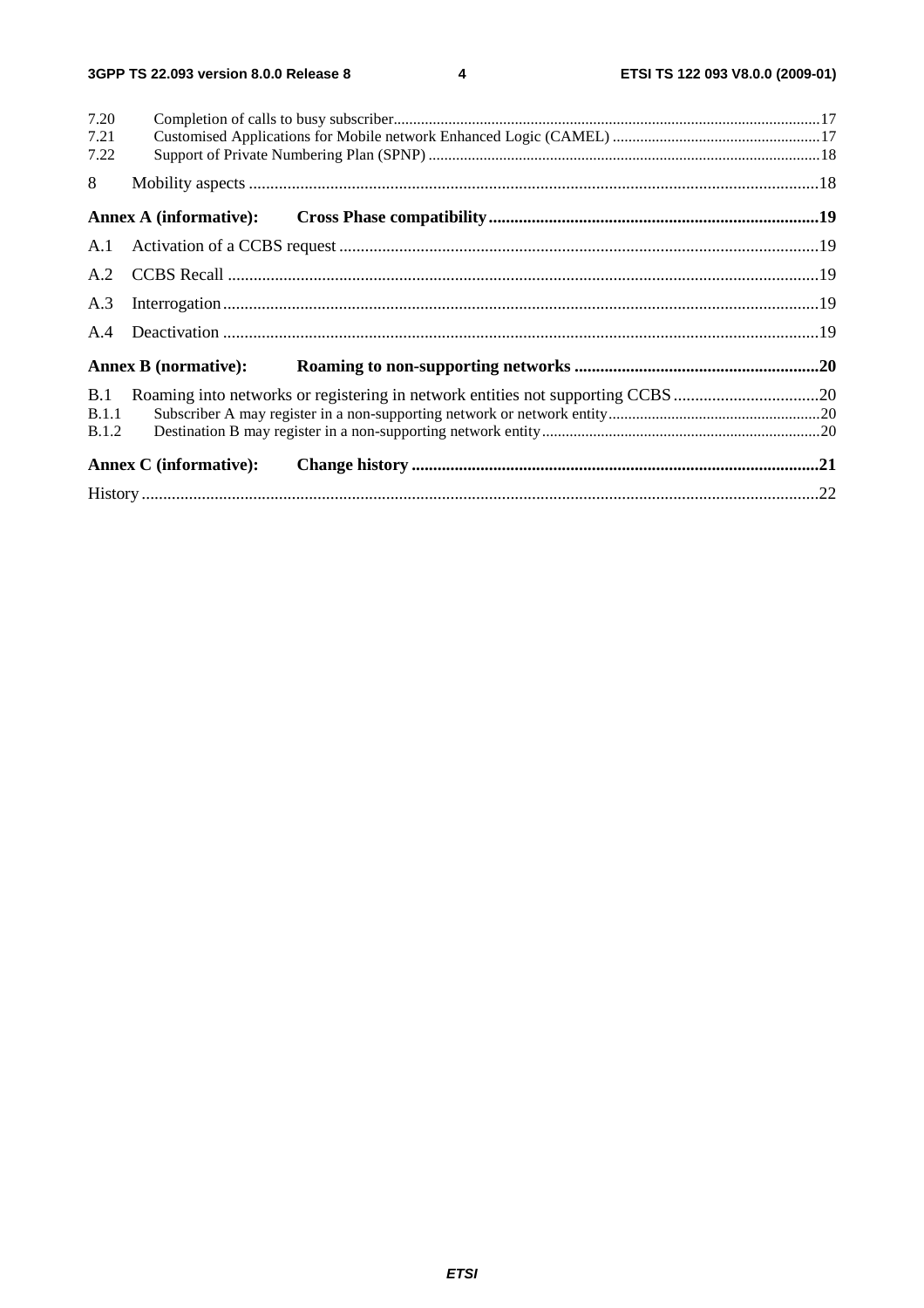### Foreword

This Technical Specification has been produced by the 3GPP.

This TS specifies the stage 1 description of Completion of Calls to Busy Subscriber (CCBS) from the subscriber's and user's points of view; in particular:

- the procedures for normal operation with successful outcome;
- the action to be taken in exceptional circumstances;
- the interaction with other 3GPP supplementary services.

within the 3GPP system.

This Technical Specification has been produced by the 3<sup>rd</sup> Generation Partnership Project (3GPP).

The contents of the present document are subject to continuing work within the TSG and may change following formal TSG approval. Should the TSG modify the contents of the present document, it will be re-released by the TSG with an identifying change of release date and an increase in version number as follows:

Version x.y.z

where:

- x the first digit:
	- 1 presented to TSG for information;
	- 2 presented to TSG for approval;
	- 3 or greater indicates TSG approved document under change control.
- y the second digit is incremented for all changes of substance, i.e. technical enhancements, corrections, updates, etc.
- z the third digit is incremented when editorial only changes have been incorporated in the document.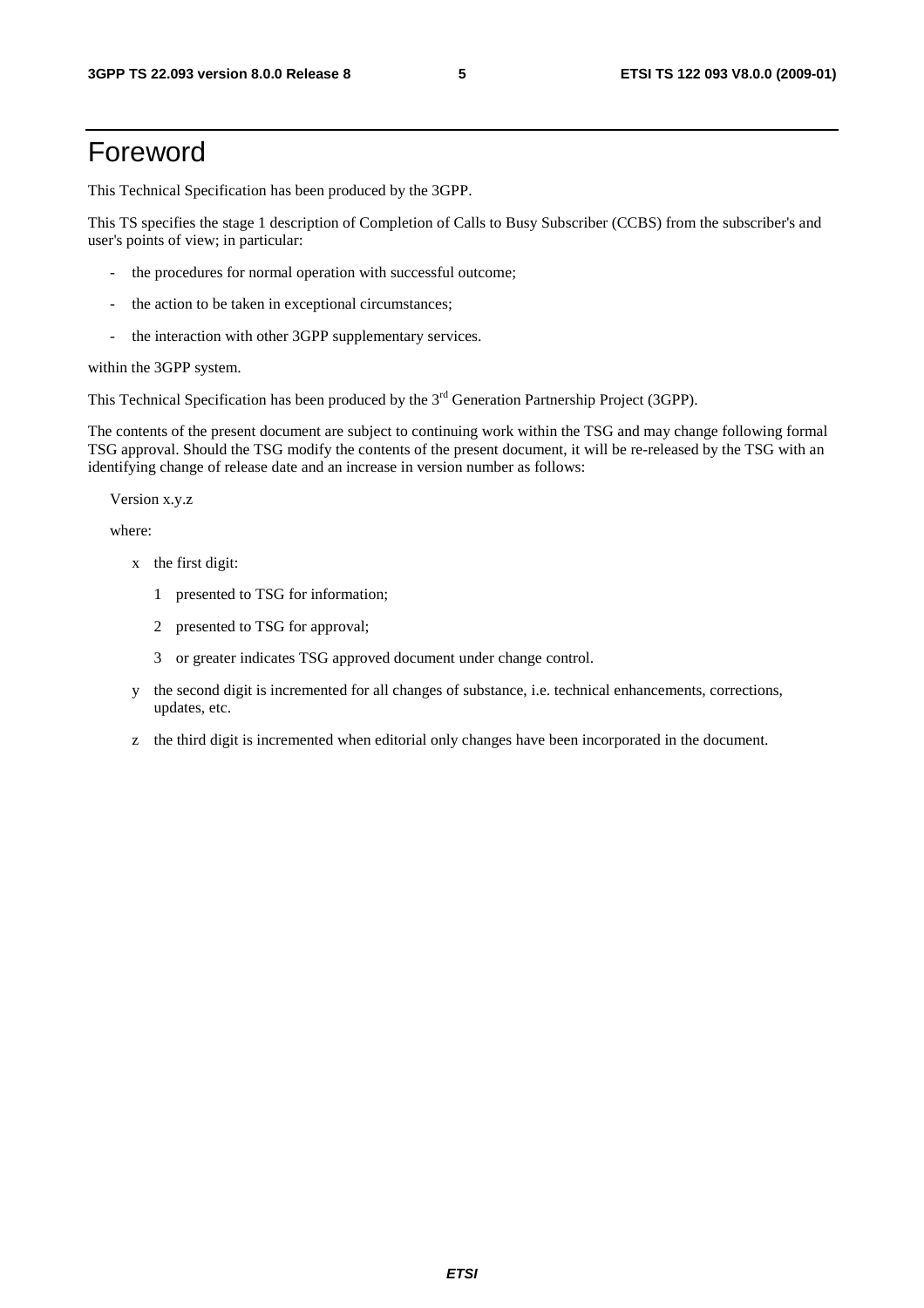#### 1 Scope

The present document specifies the stage 1 description of Completion of Calls to Busy Subscriber (CCBS) from the subscriber's and user's points of view; in particular:

- the procedures for normal operation with successful outcome;
- the action to be taken in exceptional circumstances;
- the interaction with other supplementary services;

The present document does not deal with the Man-Machine Interface (MMI) requirements, but makes reference to the appropriate specifications.

The charging principles applied to CCBS are outside of the scope of this specifcation.

Any interactions with other networks not dealt with in the present document are outside the scope of the present document.

### 2 References

The following documents contain provisions which, through reference in this text, constitute provisions of the present document.

- References are either specific (identified by date of publication, edition number, version number, etc.) or non-specific.
- For a specific reference, subsequent revisions do not apply.
- For a non-specific reference, the latest version applies. In the case of a reference to a 3GPP document (including a GSM document), a non-specific reference implicitly refers to the latest version of that document *in the same Release as the present document*.
- [1] 3GPP TR 21.905: "Vocabulary for 3GPP Specifications".
- [2] 3GPP TS 22.004: "General on supplementary services".
- [3] 3GPP TS 22.030: "Man-Machine Interface (MMI) of the Mobile Station (MS)".
- [4] 3GPP TS 29.002: "Mobile Application Part (MAP) specification".
- [5] 3GPP TS 22.085: "Closed User Group (CUG) Supplementary Services Stage 1".

### 3 Definitions and abbreviations

#### 3.1 Definitions

For the purposes of the present document, the following definitions apply:

**CCBS supplementary service:** is a service which enables a calling subscriber A, encountering a NDUB destination B, to have the call completed when the busy destination B becomes idle, without having to make a new call attempt**.** 

**CCBS busy on the A side:** is caused by the following condition:

while the CCBS recall timer T4 or the CCBS notification timer T10 is running or until the CCBS call is completed or the CCBS call fails.

**CCBS busy on the B side:** is caused by the following conditions: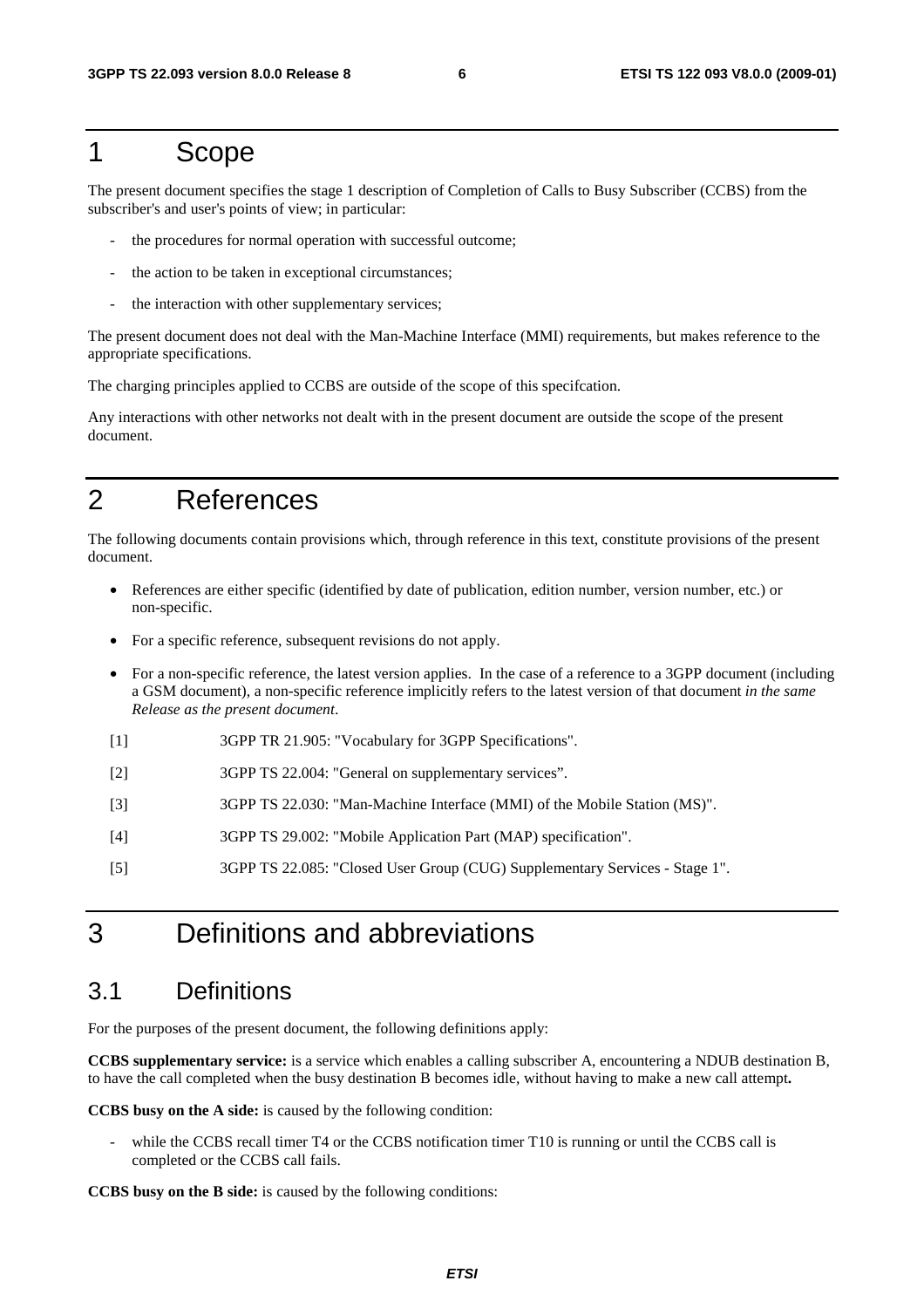- while the idle guard timer (T8) is running;
- while there is CCBS recall pending (i.e. while the CCBS recall timer T9 is running).

Subscriber A and Destination B is indicated as **idle** if there are no active calls, no calls on hold and no call waiting for the subscribers.

Subscriber A and Destination B is indicated as **not reachable** if one of the conditions defined in TS 29.002 [4] apply (e.g. IMSI detach, no paging response, no location information in HLR).

**CCBS recall:** an indication informing subscriber A that destination B is idle.

**CCBS call:** a call set-up from subscriber A to destination B resulting from subscriber A's acceptance of a CCBS recall.

**CCBS request:** A request by subscriber A against an NDUB destination B requesting that subscriber A be automatically informed when destination B becomes idle. The CCBS request shall be held in a CCBS queue pending the correct conditions for the CCBS request to be completed.

**Destination B:** the entity addressed in the original call set up.

**Subscriber A:** the subscriber that originated the call, activated a CCBS request and is uniquely identifiable for CCBS recall.

**Suspended CCBS request:** a CCBS request which cannot be served even if destination B is idle, because subscriber A is CCBS busy, not reachable or is not idle and ignores the CCBS recall.

**Resumed CCBS request:** a CCBS request which was suspended before and has become not suspended as a result of subscriber A becoming idle, not CCBS busy or reachable again.

**Automatic deactivation:** an action by the network resulting in removal of all reference to a CCBS request without informing the subscriber. Automatic deactivation is performed after a successful CCBS procedure or for exceptional situations.

#### **Timers at the originating side (A):**

 **CCBS retention timer (T1):** this timer specifies the amount of time that the network retains the call information when the call encounters busy. The value shall be greater than 15 seconds. The upper limit of the CCBS retention timer is a network option.

 **CCBS service duration timer (T3):** the maximum time the CCBS request will be active within the network. The value of this period is a network option, in the range of 15 to 45 minutes.

 **CCBS recall timer (T4):** the maximum time the network will wait for a subscriber A response to a CCBS recall when subscriber A is idle. The value of this timer is a network option and shall be in the range 20 to 30 seconds**.**

 **CCBS notification timer (T10):** the maximum time the network will wait for a subscriber A response to a CCBS recall when subscriber A is not idle and not CCBS busy. The value of the timer is a network option and shall be in the range 20 to 30 seconds.

 **CCBS resume timer (T11):** the timer started as soon as a suspended CCBS request is resumed, making sure only one CCBS request is becoming resumed at a time. Duration of the timer shall allow a CCBS recall resulting from the destination side CCBS queue being processed. The value of the timer is a network option and shall be in the range 20 to 25 seconds.

#### **Timers at the terminating side (B):**

 **CCBS service duration timer (T7):** is the timer which specifies the maximum length of time the CCBS request will be held within the network. The value of this period is a network option shall be greater than 45 minutes.

**Destination B idle guard timer (T8):** the time the network will wait after destination B has become idle before initiating a "CCBS recall" to subscriber A. The value of this timer is a network option and shall be in the range 0 to 15 seconds.

NOTE 1: This timer enables destination B to initiate a call before any notification is given to subscriber A that destination B has become idle and prevents destination B to receive incoming calls.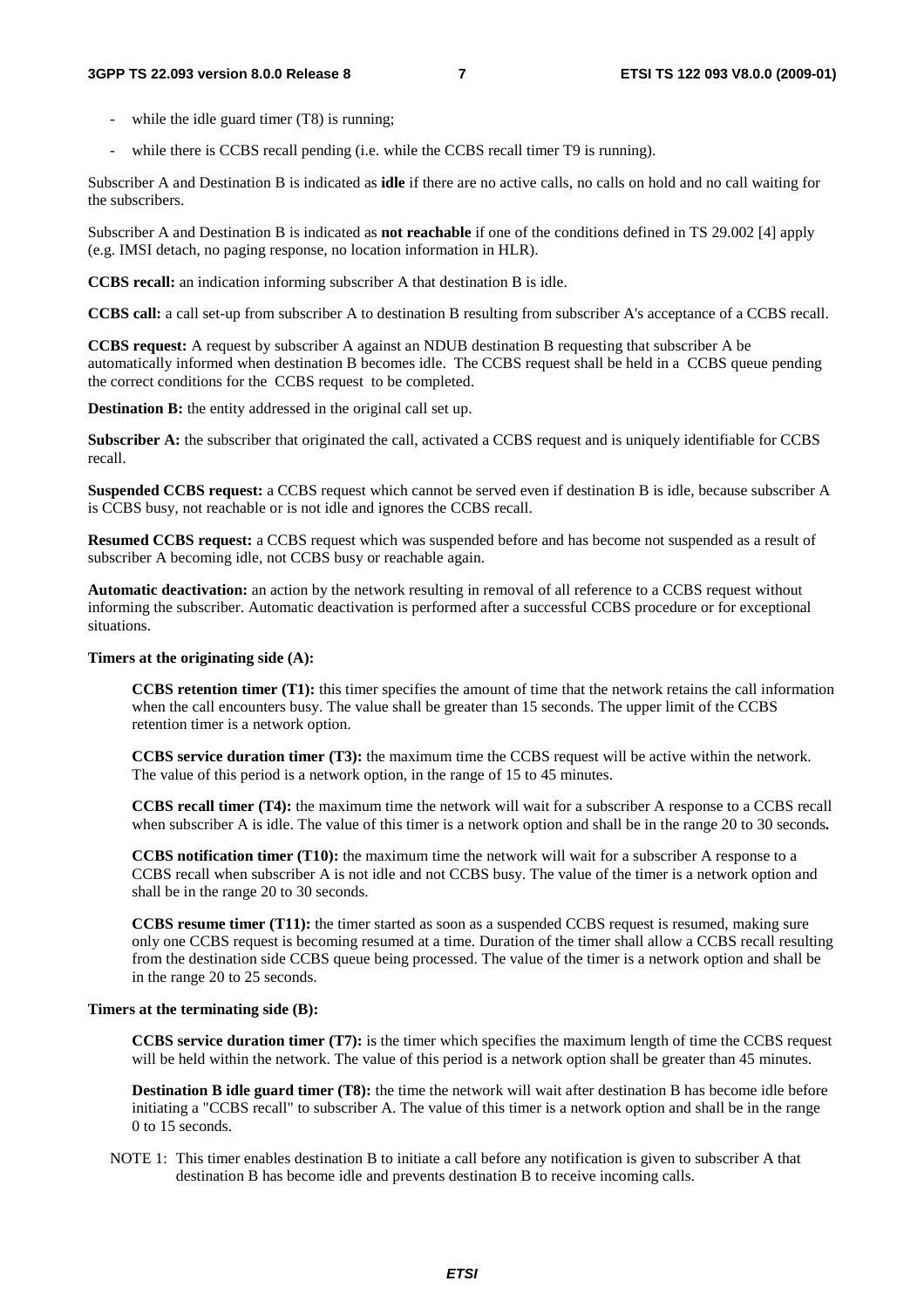**CCBS recall B timer (T9):** is the timer, which supervises the CCBS recall establishment on the B-side. The value is a network option and shall be shall be in the range of 40 to 55 seconds.

- NOTE 2: This timer prevents destination B from receiving other incoming calls than from subscriber A.
- NOTE 3: The timer values may vary from one PLMN to another and thus give the subscriber a slightly different perception of the service as she roams between PLMN's.

#### 3.2 Abbreviations

For the purposes of the present document the following abbreviations apply:

CCBS Completion of Calls to Busy Subscriber

NDUB Network Determined User Busy

Additional abbreviations may be found in GSM 01.04 [1] and TR 21.905 [6].

### 4 Description

When subscriber A encounters a Network Determined User Busy (NDUB) destination B, subscriber A can request the CCBS supplementary service (i.e. activate a CCBS Request against destination B). The network will then monitor the wanted destination B for becoming idle.

When the wanted destination B becomes idle, then the network will wait a short time in order to allow destination B to make an outgoing call. If destination B does not make any outgoing call within this time, then the network shall automatically recall subscriber A.

When subscriber A accepts the CCBS recall, within a defined time, then the network will automatically generate a CCBS call to destination B.

CCBS has to be supported by the originating, as well as by the terminating network.

#### 4.1 Applicability to telecommunications services

The applicability of the CCBS supplementary service is defined in TS 22.004 [2].

### 5 Normal procedures with successful outcome

#### 5.1 Provision

#### 5.1.1 Subscriber A

The CCBS supplementary service shall be provided to subscriber A after prior arrangement with the service provider.

This supplementary service is provisioned for all Basic Services (BS) subscribed to and to which it is applicable, i.e. not provisioned to any subset of these BSs.

#### 5.1.2 Subscriber B

Subscriber B is the user of destination B and is not provided with the CCBS supplementary service. However, if provided by the network operator/service provider as an option, subscriber B may elect not to be a target of CCBS requests. In this case, the size of her destination B CCBS queue shall be reduced to zero length by the service provider. Only the service provider may subsequently change the destination B CCBS queue length on demand of subscriber B.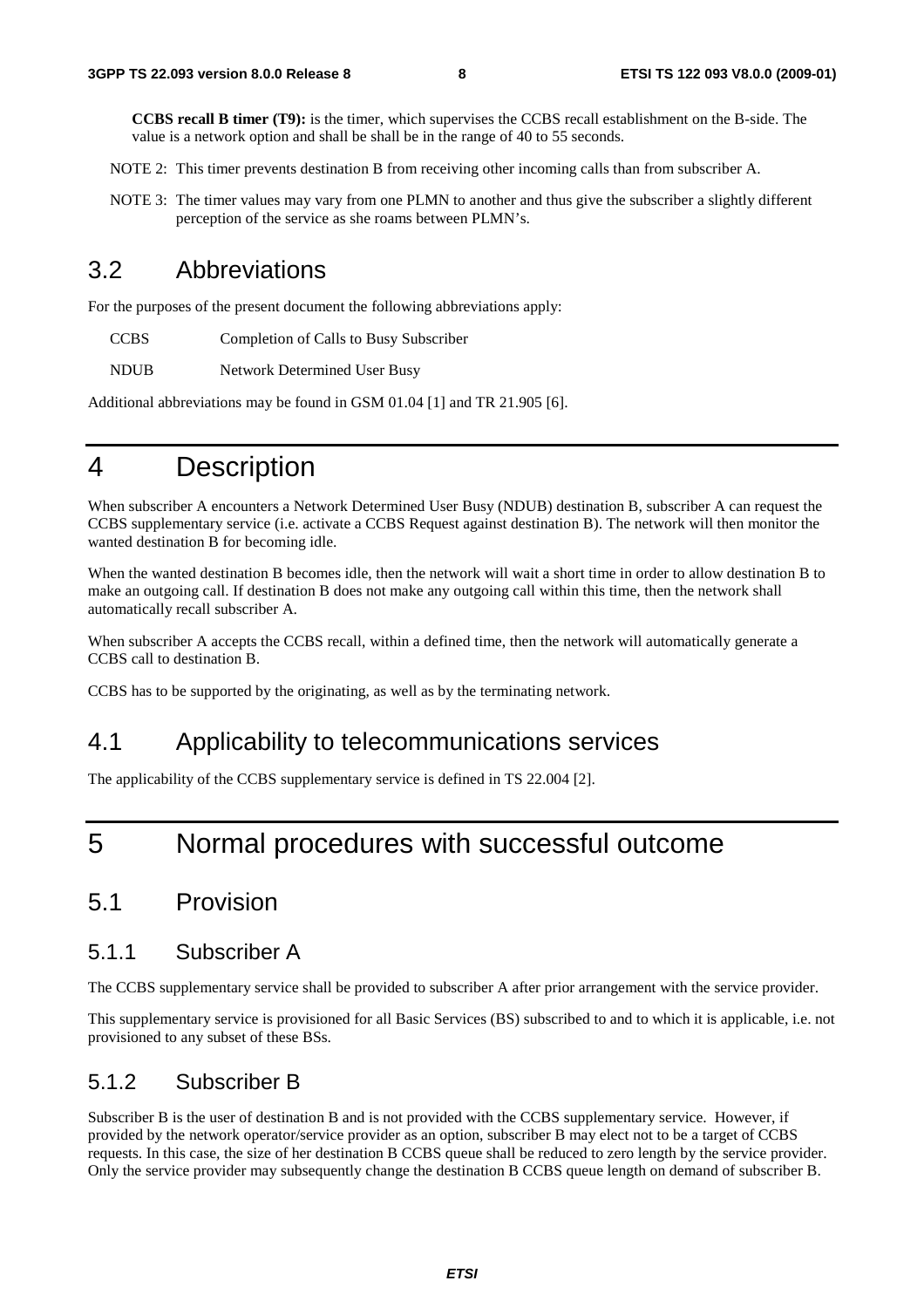#### 5.2 Withdrawal

The CCBS supplementary service shall be withdrawn at the customer's request or for administrative reasons. At the same time, all outstanding CCBS requests shall be automatically deactivated.

#### 5.3 Registration

Not applicable.

#### 5.4 Erasure

Not applicable.

### 5.5 Activation

The CCBS service shall be activated as a result of provisioning.

A CCBS request shall be activated by the mobile subscriber on a per-call basis by a control procedure as described in TS 22.030 [3].

When subscriber A encounters a NDUB destination B, the network shall retain the call information for a period defined by the CCBS retention timer (T1), and inform subscriber A that CCBS is possible when the following set of conditions apply:

- subscriber A has the CCBS supplementary service provisioned;
- the call failure reason is either "user busy or "no circuit/channel available";
- CCBS is available (as determined by network B as described below).

During this time subscriber A can activate the CCBS request.

CCBS is available at network B, when the following set of conditions apply:

- network B supports the CCBS supplementary service;
- destination B is found to be NDUB; and
- the maximum length of destination B's CCBS queue is greater than zero.

If the network accepts the activation of a CCBS request the network shall register the call information in the original call request, and subscriber A shall be informed that the activation was successful.

When the activation of a CCBS request is accepted the CCBS service duration timers (T3 and T7) are started. The network shall monitor destination B for destination B becoming idle.

Subscriber A can have a limited number of CCBS requests outstanding. This limit is a network option (with a maximum value of 5). The CCBS requests can be to different destination Bs, or can be to the same destination B with different basic service requirements.

Destination B can have a limited number of incoming CCBS requests outstanding. This limit is a network option (with a maximum value of 5). The requests can be from different subscriber As, or can be from the same subscriber A with different basic service requirements.

Having activated a CCBS, subscriber A can originate calls and receive calls as normal.

### 5.6 Deactivation

The CCBS supplementary service shall be deactivated as a result of withdrawal.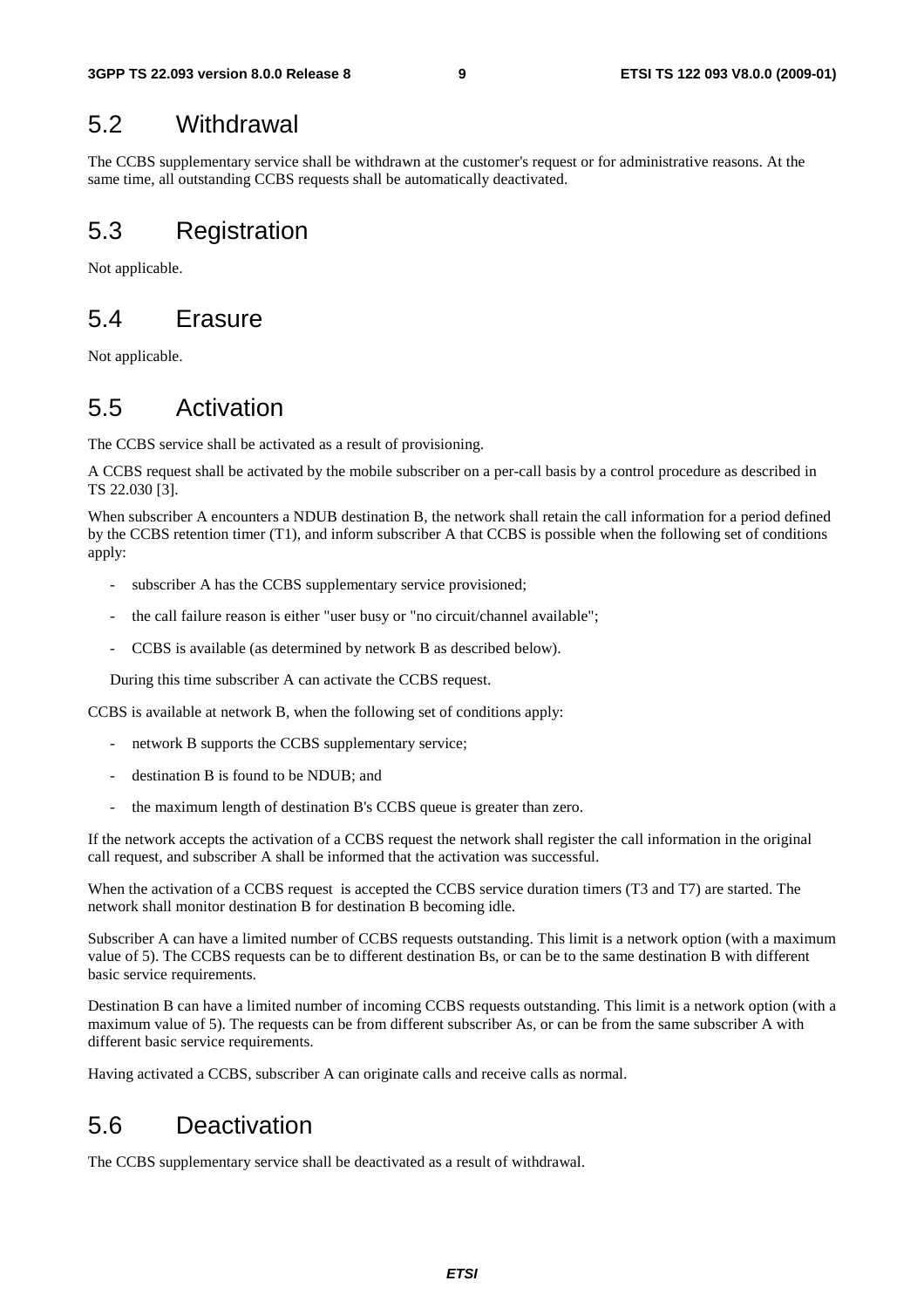A previous CCBS request activation shall be deactivated by the mobile subscriber by a control procedure as described in TS 22.030 [3] or shall be automatically deactivated after a successful CCBS procedure or for exceptional situations as described in subclause 6.4.

Deactivation of a CCBS request shall result in all reference to this CCBS request (entries in A and B queue and timers) being removed from the network.

Subscriber A can send the following deactivation request:

- a) deactivate all outstanding CCBS requests;
- b) deactivate one specific CCBS request.

Subscriber A shall be informed that the deactivation is successful.

### 5.7 Invocation and operation

The CCBS supplementary service shall be automatically invoked by the network after destination B has become idle.

When destination B is or becomes idle or reachable and there are non-suspended CCBS requests in destination B's CCBS queue, then the network shall start the destination B idle guard timer (T8).

When the destination B idle guard timer (T8) expires and destination B is still idle, the first non-suspended CCBS request shall be processed, provided that an entry in the destination B's CCBS queue is not currently being processed. Entries shall not be processed in parallel. This means that the CCBS recall procedure shall be started towards subscriber A, informing subscriber A that destination B is now idle and the CCBS recall B timer (T9) shall be started.

If subscriber A is idle or not CCBS busy, subscriber A shall be recalled with an indication that it is a CCBS recall and with an indication of which CCBS request it applies to, and the CCBS recall timer (T4) shall be started. Optionally, the ME may use a specific alert (e.g. a tone, different from the one used for normal MT call) for the indication of a CCBS recall.

If subscriber A accepts the recall before the CCBS recall timer (T4) expires, then the network shall initiate the CCBS call to destination B using the call information of the original call set-up (retained in the network). When the network receives an indication that the destination B is being informed of the CCBS call, the corresponding CCBS request shall be considered as completed.

Whilst the destination B idle guard timer (T8) is running, and also whilst awaiting the CCBS call to destination B (whilst CCBS recall B timer (T9) is running), a new incoming call shall not be offered to destination B. For such incoming calls, the called user shall be considered as being NDUB and the calling user shall be informed as for basic call procedures.

The CCBS requests in the destination B CCBS queue shall be processed in the order they are received, although the actual mechanism for processing the CCBS queue is outside the scope of the present document. During the processing of the destination B CCBS queue, CCBS requests which are currently suspended shall be ignored and the next entry in the CCBS queue shall be processed.

If, for any reason, no CCBS call results from the processing of a CCBS request, then provided destination B is still idle, the next CCBS request in the destination B CCBS queue shall be selected for processing. This procedure shall be repeated until the processing of the destination B CCBS queue is complete.

If all of the destination B CCBS queue has been processed and no CCBS call results, then processing is complete.

#### 5.8 Interrogation

Subscriber A can request the list of the CCBS requests by a control procedure as described in TS 22.030 [3]. In response to the request subscriber A shall be given a list of the addresses and basic services against which CCBS requests are outstanding.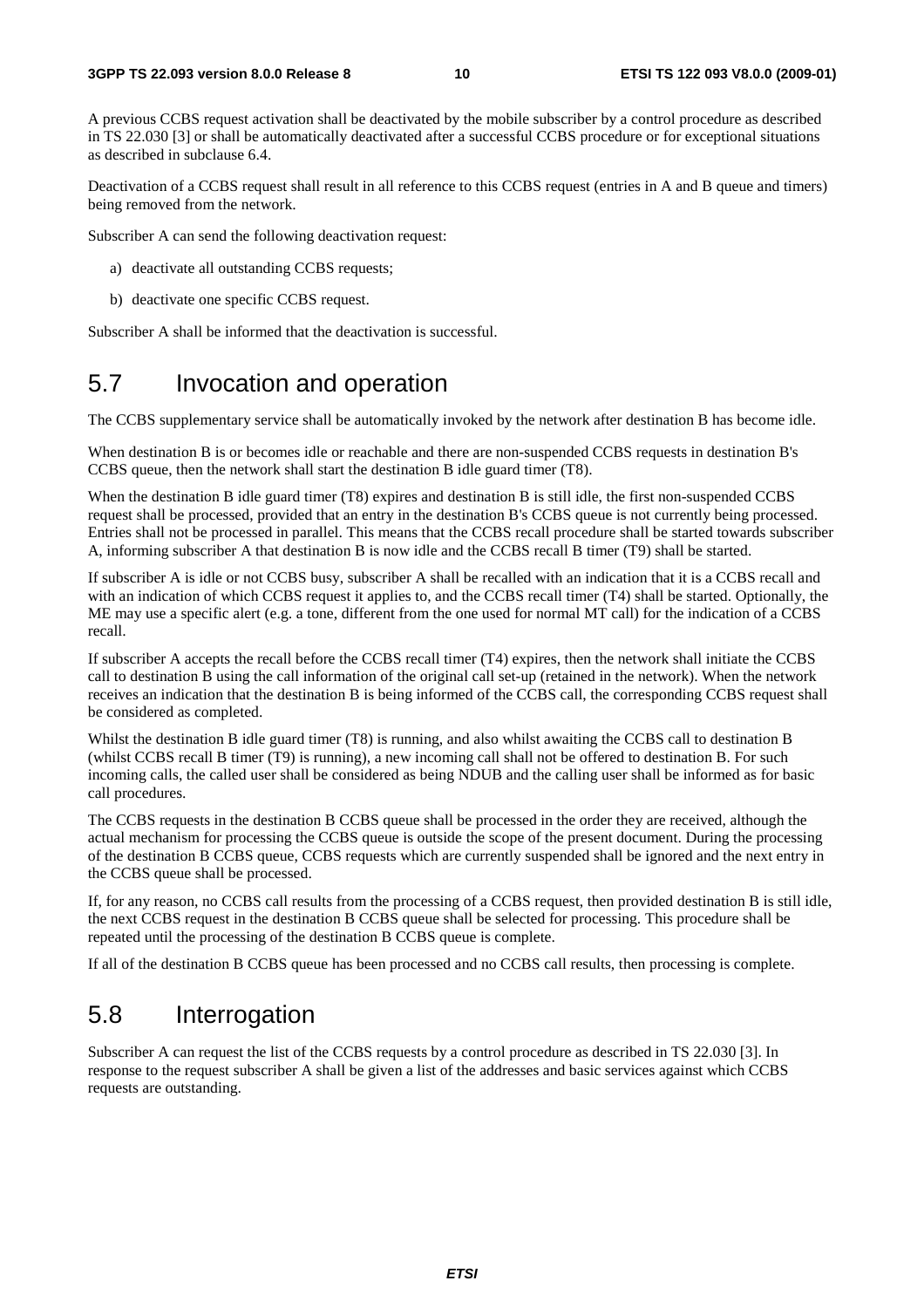### 6 Exceptional procedures or unsuccessful outcome

#### 6.1 Registration

Not applicable.

### 6.2 Erasure

Not applicable.

### 6.3 Activation

If the Mobile Station (MS) does not receive information from the network that CCBS is possible, the activation of a CCBS request shall be rejected.

If the network cannot accept subscriber A's request to activate a CCBS request, the network shall inform subscriber A and give the appropriate reason.

If the request to activate a CCBS request can not be accepted due to special situation regarding CCBS the following indications shall be given to subscriber A:

- a) **short term denial:** The network temporarily cannot accept subscriber A's request to activate a CCBS request. A later attempt to activate a CCBS request for the same destination B may succeed.
	- The maximum number of CCBS requests permitted against destination B has been reached;
	- Subscriber A tried to activate a CCBS request against destination B after the CCBS retention timer T1 has expired;
	- Subscriber A has reached the maximum number of CCBS requests permitted;
	- if there is an interaction with a supplementary service which temporarily prevents the activation of a CCBS request;
- b) **long term denial:** The network cannot accept subscriber A's request to activate a CCBS request and a later attempt to activate a CCBS request against the same destination B will also be rejected.
	- A CCBS request is not allowed against destination B i.e. because the destination B CCBS queue is set to zero;

If subscriber A does not wait for the CCBS recall to a particular destination B, but makes another call to that (busy) destination B and activates another CCBS request then, the following procedures can apply:

- if the two calls are identical, the original CCBS request shall be automatically deactivated and the current CCBS request shall be accepted. The current CCBS request shall be treated as new CCBS request (see subclause 5.5);
- NOTE: There will be no restriction how often subscriber A is allowed to activate identical requests like this. If destination B's CCBS queue is limited to a size of one, i.e. only one CCBS request is allowed to be planted against destination B, then if subscriber A re-activates CCBS request before T3 expires then no other subscriber can activate CCBS against destination B.
	- if the two calls are not identical, then the network shall treat this as a new CCBS request. (see subclause 5.5).

 In order to decide that the two calls are identical, the originating network shall only compare the basic call information, i.e. the basic service requirements, and called subscriber identity.

The originating network shall check for identical CCBS requests.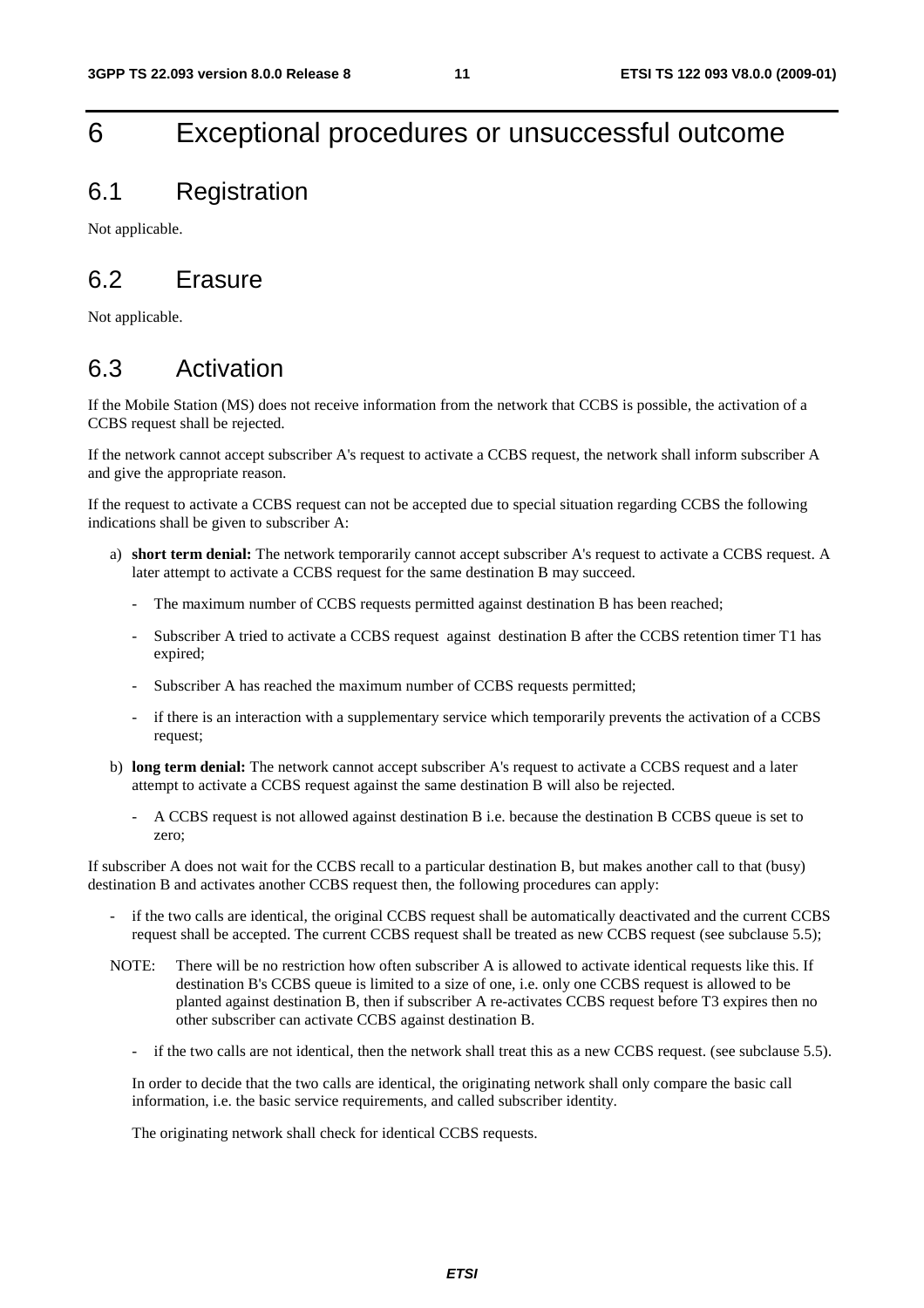#### 6.4 Deactivation

If there are no CCBS requests outstanding which meet the criteria specified in the deactivation request, the network shall inform subscriber A.

#### 6.5 Invocation and operation

If, as a result of processing the entries in the queue, all entries become either suspended or automatically deactivated, no further processing shall take place. If, while destination B is idle, a previously suspended entry is resumed, or a new entry is added to the queue, the network shall process that entry. If destination B becomes idle , the network shall process that entry.

If, while destination B is still idle and no other CCBS call is awaited (CCBS Recall B timer (T9) is not running), a previously suspended entry is resumed or a new entry is added to the destination B CCBS queue, the network shall process that entry as described in subclause 5.7.

#### 6.5.1 Exceptional situation at destination B's side:

a) Destination B makes an outgoing call during the idle guard timer is running.

 If destination B makes an outgoing call while the destination B idle guard timer (T8) is running, then invocation of CCBS shall be deferred until destination B becomes idle again.

b) destination B is NDUB upon arrival of the CCBS call.

If destination B is is NDUB upon arrival of the CCBS call, then two network options exist:

- the corresponding CCBS request shall be automatically deactivated. If subscriber A activates a CCBS request again, this activation shall be considered as a new CCBS request; or
- the original CCBS request shall retain its position in the CCBS queue, and the CCBS service duration timers (T3 and T7) shall not be restarted. If subscriber A attempts to activate a CCBS request again, this shall be treated as an identical request (see subclause 6.3).
- NOTE: The option to retain the information of the original CCBS request can only be invoked if both the originating and the destination network support this option. It is the responsibility of networks supporting the option to retain the original CCBS request to provide interworking with those networks that do not.
- c) destination B is not reachable.

The network may determine that destination B is not reachable:

- when the network monitors destination B for destination B becoming idle;
- while running the destination B idle guard timer (T8).

 In each of the above cases, the CCBS request shall remain in the CCBS queue until. When destination B becomes reachable, the network shall process any CCBS requests in the CCBS queue (see subclause 5.7).

 If subscriber A accepts the CCBS recall and destination B is not reachable, then the corresponding CCBS request shall be automatically deactivated.

d) destination B rejects the CCBS call with UDUB.

 If destination B rejects the CCBS call using UDUB, the CCBS request shall be automatically deactivated. The network shall not offer subscriber A the opportunity to activate a CCBS request for this call again.

e) supplementary service interaction on destination B's side:

 If a supplementary service is active and operative on destination B side which prohibits the invocation of the CCBS supplementary service (for details see also Clause 7), then the processing of the B CCBS queue shall be stopped. The outstanding CCBS requests shall remain in destination B CCBS request CCBS queue. If the supplementary service interaction ends the outstanding CCBS requests shall be processed (see subclause 5.7).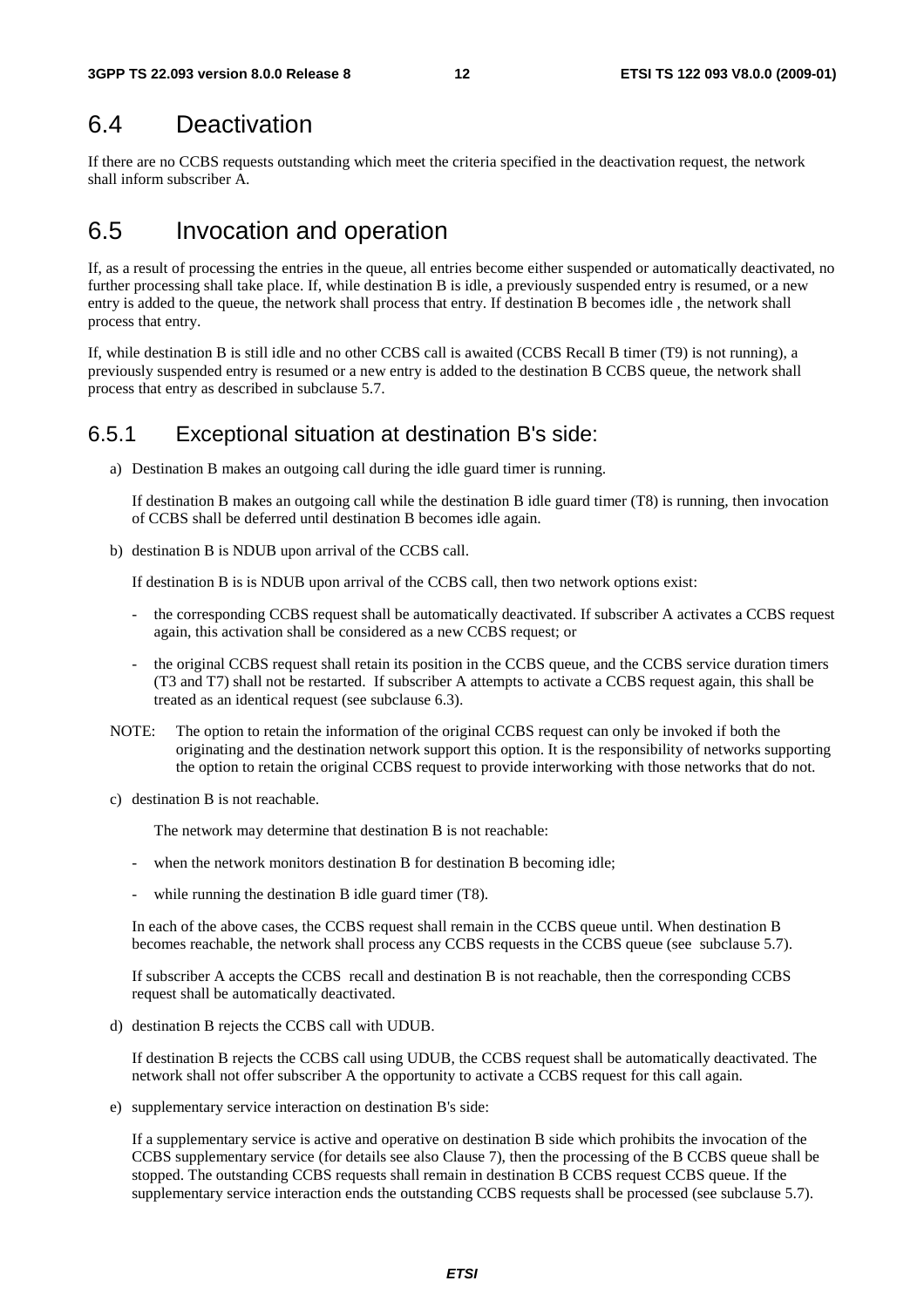f) CCBS request becomes suspended while awaiting the CCBS call:

 If a CCBS request becomes suspended while being processed, the network shall stop the CCBS recall timer (T9) and process the next non-suspended CCBS request.

g) CCBS service duration timer (T7) expires:

 If the CCBS service duration timer (T7) expires and the subscriber A has not been informed that destination B is idle for that CCBS request, i.e. the CCBS recall timer (T9) is not running, then the network shall automatically deactivate the CCBS request.

 If the CCBS service duration timer (T7) expires after the subscriber A has been informed that destination B is idle for that CCBS request, i.e. the CCBS recall B timer (T9) is running, then the CCBS request shall not be automatically deactivated until the processing of the CCBS request is completed.

h) CCBS recall B timer (T9) expires:

If the CCBS recall B timer (T9) expires then the network shall automatically deactivate the CCBS request.

#### 6.5.2 Exceptional situation at subscriber A's side:

a) non-acceptance or rejection of CCBS recall when subscriber A is found to be idle.

 If subscriber A rejects the CCBS recall or the CCBS recall timer (T4) expires, then the CCBS request shall be automatically deactivated.

If subscriber A tries to suspend the CCBS recall then the CCBS request shall be automatically deactivated.

b) subscriber A is found to be not idle.

When the destination B's idle guard timer (T8) expires and subscriber A is found to be not idle, the network shall notify subscriber A and start the CCBS notification timer (T10). While the CCBS notification timer (T10) is running, subscriber A may:

- Accept the CCBS recall: The subscriber A has to free up the required resources to set-up the CCBS call, e.g. by releasing the existing calls or put the existing call on hold. The CCBS recall shall then be handled in the same way as when subscriber A is idle (subclause 5.7).
- Reject the CCBS notification. The network shall automatically deactivate the CCBS request.
- Ignore the CCBS notification. When the CCBS notification timer (T10) expires, the network shall suspend the CCBS request if T3 is still running. If T10 expires while T3 has already expired, then the CCBS request shall be automatically deactivated.
- Suspend the CCBS request. The request may later be resumed according to subclause 6.5.2.e.
- c) subscriber A is found to be CCBS busy.

 If subscriber A is CCBS busy when destination B's idle guard timer (T8) expires, the network shall suspend the CCBS request without notifying subscriber A.

d) Subscriber A is not reachable.

 If it is identified that subscriber A is not reachable when the destination B idle guard timer expires, then the CCBS request shall be suspended until subscriber A becomes reachable again.

e) If subscriber A becomes idle after being not idle or CCBS busy, or subscriber A becomes reachable again and there are one or more suspended CCBS requests in subscriber A's CCBS queue, this queue shall be processed in the following way:

 The first suspended CCBS request shall be resumed. The CCBS resume timer (T11) is started, provided that subscriber A's CCBS queue holds more than one CCBS request;

If no CCBS recall results from the resume procedure before the CCBS resume timer (T11) expires, processing of subscriber A's CCBS queue shall be continued as described above until no more suspended CCBS requests are left in that queue;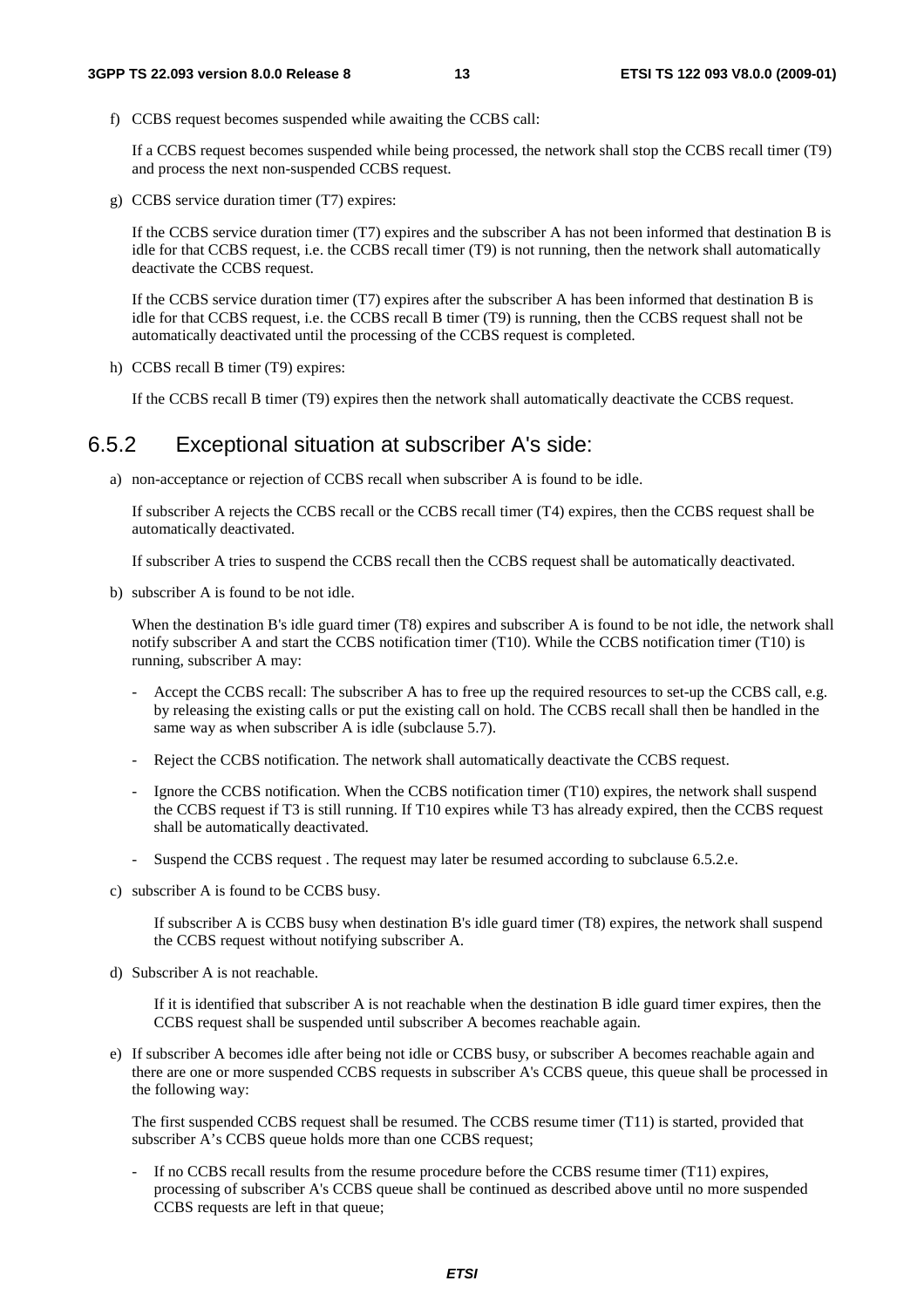- If a CCBS recall results from the resume procedure, the CCBS resume timer (T11) is stopped, and the CCBS recall is treated in the normal way as described in subclause 5.7.
- f) CCBS service duration timer (T3) expires:
	- If the CCBS service duration timer (T3) expires and the subscriber A has not been informed that destination B is idle for that CCBS request, i.e. the CCBS recall timer (T4) or the CCBS notification timer (T10) are not running then the network shall automatically deactivate the CCBS request.
	- If the CCBS service duration timer (T3) expires and the subscriber A has been informed that destination B is idle, i.e. the CCBS recall timer (T4) or the CCBS notification timer (T10) are running, then the CCBS request shall not be automatically deactivated until the processing of the CCBS request is completed.
- g) CCBS recall timer (T4) expires:

If the CCBS recall timer (T4) expires then the network shall automatically deactivate the CCBS request.

#### 6.5.3 Exceptional situations in the network

If the CCBS call fails for any other reason than described in subclauses 6.5.1 and 6.5.2, then subscriber A shall be informed as for the basic call procedures, and the CCBS request shall be automatically deactivated.

### 7 Interaction with other supplementary services

#### 7.1 Calling line identification presentation

No impact, i.e. neither supplementary service shall affect the operation of the other supplementary service.

### 7.2 Calling line identification restriction

CLIR information from the original call, stored in the network, shall also be automatically included in the CCBS call.

#### 7.3 Connected line identification presentation

No impact, i.e. neither supplementary service shall affect the operation of the other supplementary service.

#### 7.4 Connected line identification restriction

No impact, i.e. neither supplementary service shall affect the operation of the other supplementary service.

### 7.5 Call Forwarding Unconditional (CFU)

CCBS recalls shall never be forwarded.

If subscriber A places a call to destination B and the call is forwarded to user C by the CFU supplementary service and user C is busy, then subscriber A shall not receive any CCBS possible indication.

If destination B activates the CFU supplementary service after subscriber A has activated a CCBS request, then all the CCBS requests related to the relevant Basic Service Group shall be excluded from the destination B network's queue processing until the CFU supplementary service becomes deactive or quiescent or until the CCBS duration timers (T3 or T7) expire.

If destination B activates the CFU supplementary service for the relevant Basic Service Group between the expiry of the destination B idle guard timer and the arrival of the CCBS call, the CCBS call shall be forwarded as a normal call.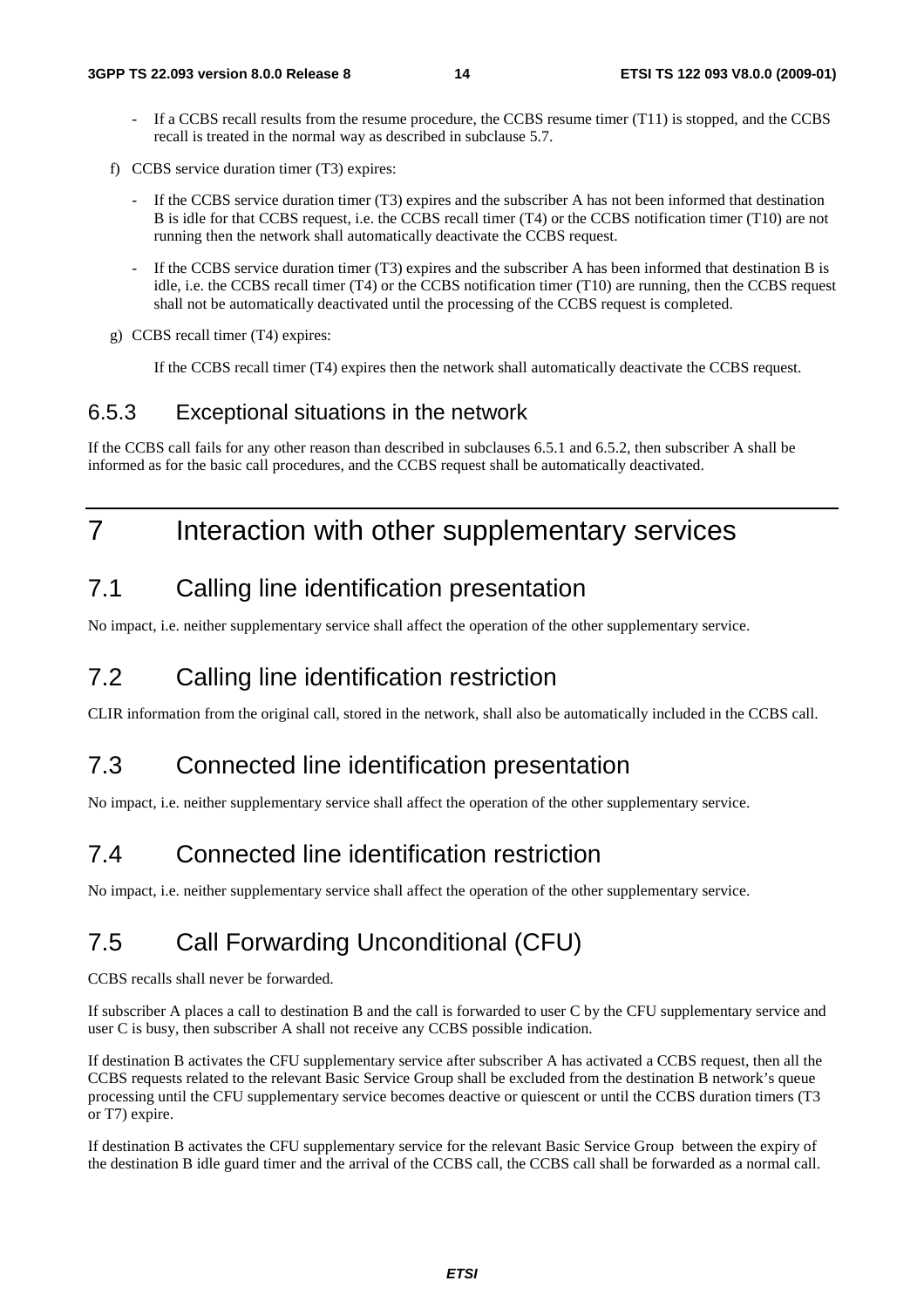If the destination network B receives a CCBS request from the originating A network while the CFU supplementary is active and operative for the relevant Basic Service Group, then the CCBS request shall be rejected with an indication of short term denial.

### 7.6 Call Forwarding on mobile subscriber Busy (CFB)

CCBS recalls shall never be forwarded.

If subscriber A places a call to destination B and the call is forwarded to user C by the CFB supplementary service and user C is busy, then any subsequent attempt to activate a CCBS request by subscriber A against destination B will be accepted.

If destination B activates the CFB supplementary service after subscriber A has activated a CCBS request, then the processing of destination B's CCBS queue shall be continued.

If destination B which has activated the CFB supplementary service is busy upon arrival of a CCBS call two network provider options exist with regard to the treatment of that CCBS call, i.e.:

- the CCBS call shall be treated according to the exceptional procedures (destination B again busy); or
- the CCBS call shall be forwarded as a normal call.

### 7.7 Call Forwarding on No Reply (CFNRy)

CCBS recalls shall never be forwarded.

If subscriber A places a call to destination B and the call is forwarded to user C by the CFNRy supplementary service and user C is busy, then subscriber A shall not receive any CCBS possible indication.

If destination B activates the CFNRy supplementary service after subscriber A has activated a CCBS request, then the processing of destination B's CCBS queue shall be continued.

If destination B activates the call forwarding no reply supplementary service after subscriber A has activated a CCBS requestagainst destination B, then the CCBS call shall be given to destination B at the user's original location. After the no reply timer has expired at destination B the CCBS call shall be forwarded as a normal call.

### 7.8 Call Forwarding on mobile subscriber Not Reachable (CFNRc)

CCBS recalls shall never be forwarded.

If subscriber A places a call to destination B and the call is forwarded to user C by the CFNRc supplementary service and user C is busy, then subscriber A shall not receive any CCBS possible indication.

If destination B activates the CFNRc supplementary service after subscriber A has activated a CCBS request, then the processing of destination B's queue shall be continued.

If destination B activates the CFNRc supplementary service after subscriber A has activated a CCBS request against destination B and destination B is not reachable upon the arrival of CCBS call then the CCBS call shall be forwarded as a normal call.

#### 7.9 Call waiting

If subscriber A has subscribed to the CCBS supplementary service and places a normal call to a destination B that has subscribed to the call waiting supplementary service, and the call waiting indication is given to destination B (i.e. the call is waiting), a subsequent CCBS request activation by subscriber A shall not be allowed.

If the call waiting indication cannot be given at the destination B, subscriber A will receive busy indication and can activate a CCBS request against destination B.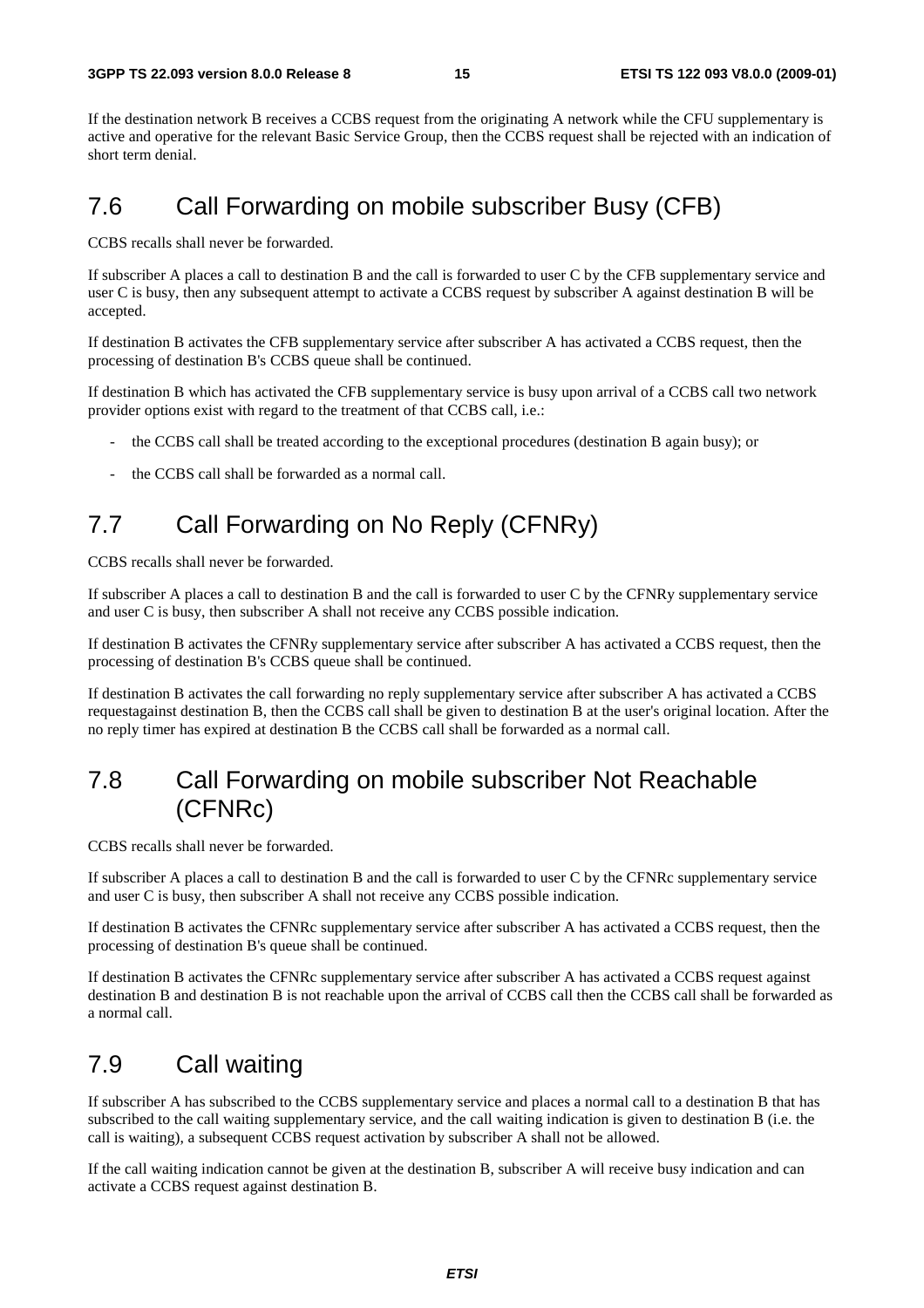CCBS requests in the destination B CCBS queue shall only be processed if destination B is idle.

A CCBS call shall be treated as a normal call with respect to call waiting, at subscriber B.

#### 7.10 Call hold

No impact, i.e. neither supplementary service shall affect the operation of the other supplementary service.

### 7.11 Multiparty services

No impact, i.e. neither supplementary service shall affect the operation of the other supplementary service.

### 7.12 Closed user group

Closed user group information from the original call, stored in the network, shall also be automatically included in the CCBS call.

If subscriber A or destination B roam to a network not supporting CUG the call restriction procedures as described in TS 22.085 [4] shall apply after a CCBS request has been activated.

### 7.13 Advice of charge services

No impact, i.e. neither supplementary service shall affect the operation of the other supplementary service.

If subscriber A has subscribed to Advice of Charge Charging (AoCC) and if ACMmax is reached, or exceeded, and subscriber A is awaiting a CCBS recall notification, then the ME shall be informed of the CCBS recall. Subscriber A shall not be informed of the CCBS recall. The ME shall reject the CCBS recall which shall stop T4 or T10 and the corresponding CCBS request shall be deactivated. Any outstanding CCBS request shall remain in subscriber A's CCBS queue until the CCBS service duration timer (T3 or T7) expires.

### 7.14 Barring of All Outgoing Calls (BAOC)

If the BAOC supplementary service becomes active and operative for subscriber A after subscriber A has activated a CCBS request, and subscriber A accepts the CCBS Recall, the CCBS call will be barred and the CCBS Request shall be automatically deactivated.

### 7.15 Barring of Outgoing International Calls (BOIC)

If the BOIC supplementary service becomes active and operative for subscriber A after subscriber A has activated a CCBS request, and subscriber A accepts the CCBS Recall, the CCBS call will be barred if it is an international call and the CCBS Request shall be automatically deactivated.

### 7.16 Barring of Outgoing International Calls except those directed to the Home PLMN Country (BOIC-exHC)

If the BOIC-exHC supplementary service becomes active and operative for subscriber A after subscriber A has activated a CCBS request, and subscriber A accepts the CCBS Recall, the CCBS call will be barred if it is an international call except to the HPLMN country and the CCBS Request shall be automatically deactivated.

### 7.17 Barring of All Incoming Calls (BAIC)

If destination B activates the BAIC supplementary service after subscriber A has activated a CCBS request, then all the CCBS requests related to the relevant Basic Service Group shall be excluded from the destination B network's queue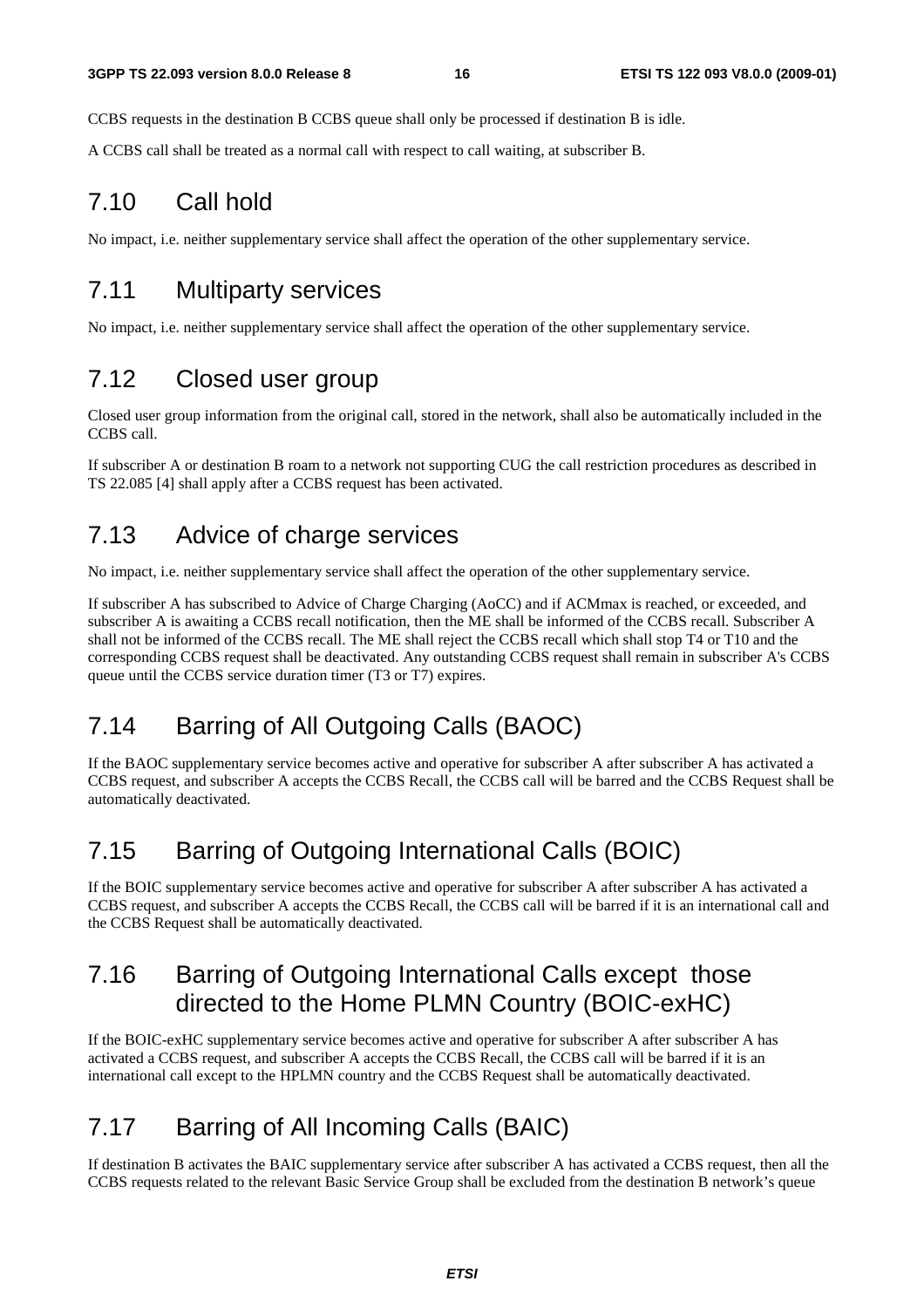processing until the BAIC supplementary service becomes deactive or until the CCBS duration timers (T3 or T7) expire.

If the BAIC supplementary service is active and operative for the relevant Basic Service Group when the HPLMN B receives an interrogation to route the CCBS call, then the specific CCBS request relating to that CCBS call shall be automatically deactivated.

If the destination network B receives a CCBS request from the originating A network while the BAIC supplementary service is active and operative for the relevant Basic Service Group, then the CCBS request shall be rejected with an indication of short term denial.

### 7.18 Barring of Incoming Calls when roaming outside the home PLMN country (BIC-Roam)

If destination B activates the BIC-Roam supplementary service after subscriber A has activated a CCBS request, then all the CCBS requests related to the relevant Basic Service Group shall be excluded from the destination B network's queue processing until the BAIC supplementary service becomes deactive or quiescent or until the CCBS duration timers (T3 or T7) expire.

If the BIC-Roam supplementary service becomes active and operative for the relevant Basic Service Group when the HPLMN B receives an interrogation to route the CCBS call, then the specific CCBS request relating to that CCBS call shall be automatically deactivated.

If the destination network B receives a CCBS request from the originating A network while the BIC-Roam supplementary service is active and operative for the relevant Basic Service Group, then the CCBS request shall be rejected with an indication of short term denial.

### 7.19 Explicit call transfer

No impact, i.e. neither supplementary service shall affect the operation of the other supplementary service.

## 7.20 Completion of calls to busy subscriber

#### No impact.

A subscriber can be both a "subscriber A" and a "destination B" simultaneously, i.e. the same subscriber can be both the originator and the target of one or more CCBS requests.

If the subscriber receives a CCBS call while that subscriber is being alerted or is awaiting completion of the CCBS call for which the subscribers is the originator, then the received CCBS call shall be treated as if the subscriber was busy again.

#### 7.21 Customised Applications for Mobile network Enhanced Logic (CAMEL)

The CCBS call shall be treated as normal originating call for the purpose of CAMEL based originating services.

If a mobile originating CAMEL based service determines for a CCBS call different called party address than for the initial call, the CCBS call shall be released by the network and the corresponding CCBS request shall be automatically deactivated.

There will be no interaction in case of the called party address is not changed by any CAMEL based terminating service.

In case of a terminating CAMEL based service changing the called party address, then a CCBS request activation shall not be allowed.

At Interrogation the network shall return the same B subscriber address as subscriber A has entered at the time of CCBS request activation.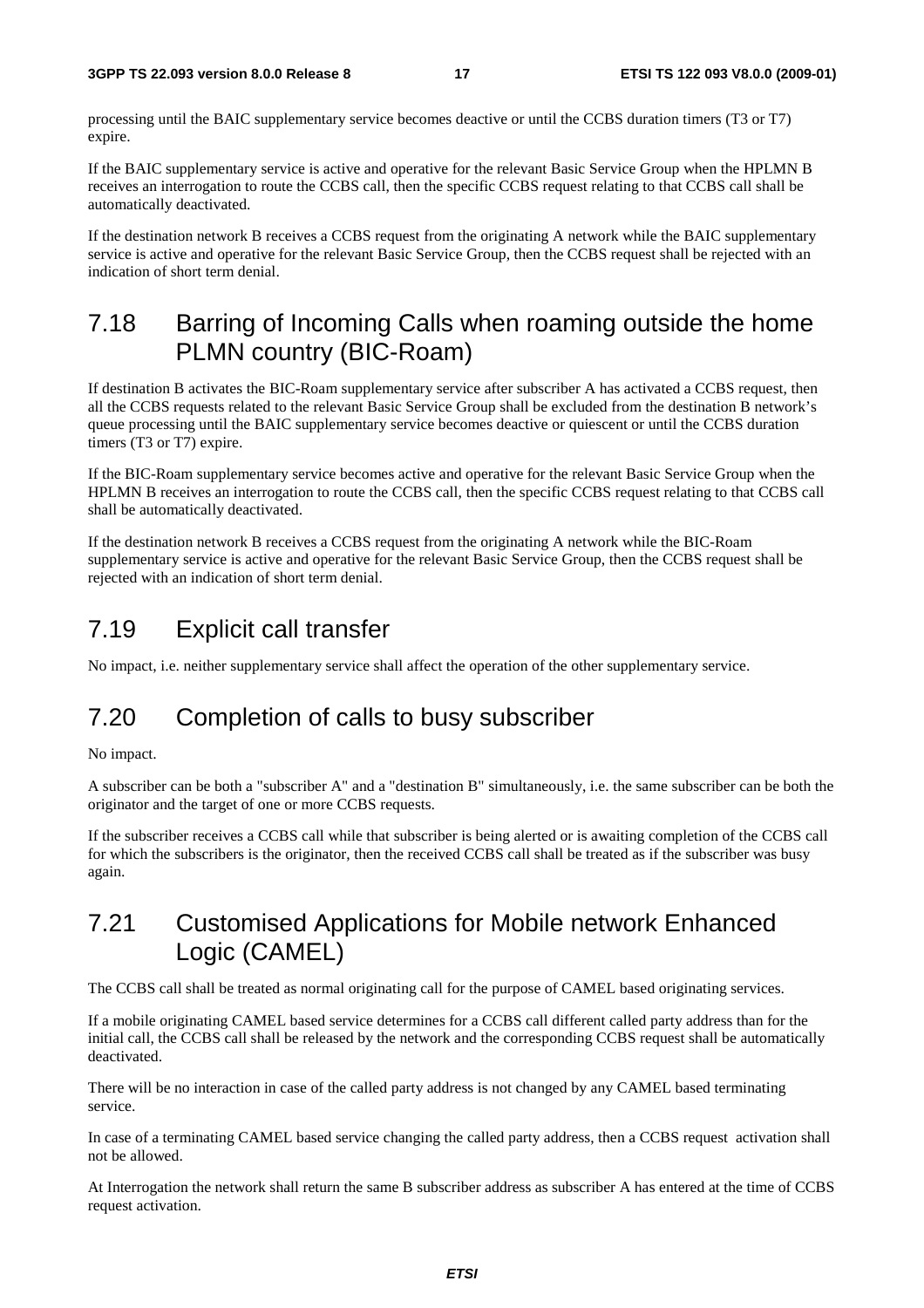If the CSE (CAMEL Service Environment) requests a call set-up to an alternative destination after the original call setup to destination B has encountered a busy condition and this call meets a busy destination, then any subsequent attempt to activate a CCBS request by subscriber A against destination B (the original called party) will be accepted.

If the CSE (CAMEL Service Environment) requests a call set-up to an alternative destination after the original call setup has failed for other reasons than the busy condition of destination B or was disconnected and this call meets a busy destination, then subscriber A shall not receive any CCBS possible indication..

### 7.22 Support of Private Numbering Plan (SPNP)

A CCBS call shall always be directed to the party originally addressed, regardless of any changes in the B party number after activation of a CCBS request.

At Interrogation, the network shall return the same B subscriber address as subscriber A has entered at the time of the original call.

### 8 Mobility aspects

The processing of CCBS requests shall not be affected by the mobility of subscriber A or destination B if either or both of the subscribers is a mobile subscriber.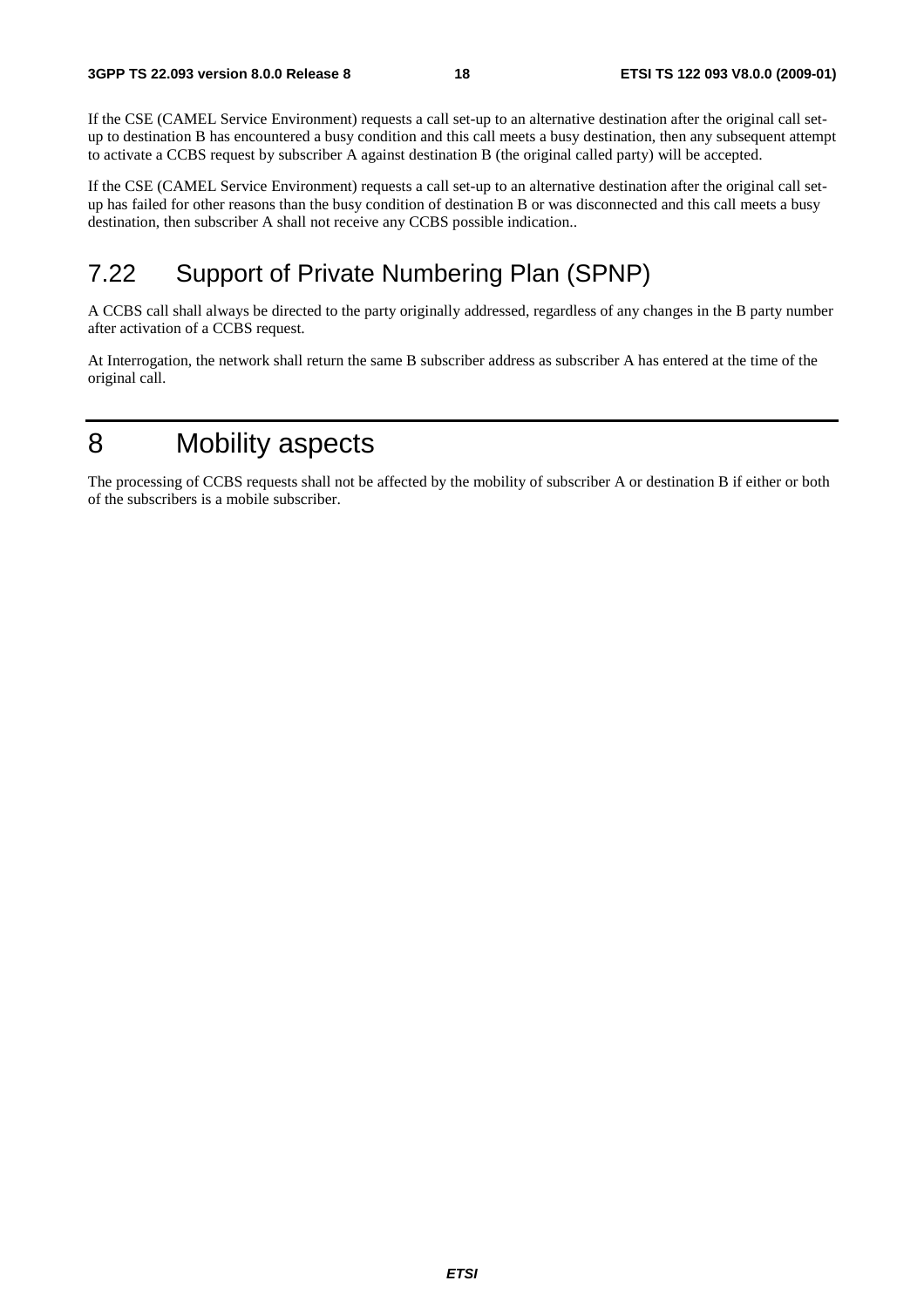### Annex A (informative): Cross Phase compatibility

Users of existing MSs (Phase 2 and possibly Phase 1) are not prevented from using the CCBS supplementary service.

Existing Phase 1/Phase 2 functional signalling mechanisms and USSD shall be used to offer the service to these MSs. Networks wishing to offer this service to existing MSs are therefore required to support both functional (Phase 1/Phase 2) and stimulus signalling (USSD).

## A.1 Activation of a CCBS request

Activation of CCBS requests by existing MSs shall be performed using USSD. The standardised MMI is defined in TS22.030 [3]. The network shall interpret the USSD string as an activation of a CCBS request.

Consequently, networks which do not support USSD will not be able to offer the service to existing MSs which do not support USSD will not be able to activate a CCBS request.

## A.2 CCBS Recall

A CCBS Recall to an existing MS shall be handled as a normal mobile terminated call using Phase 1/Phase 2 functional signalling.

## A.3 Interrogation

Existing MSs shall use USSD to interrogate the service. The MMI is defined in TS 22.030[3].

### A.4 Deactivation

Existing MSs shall use USSD to deactivate the service. The MMI is defined in TS22.030 [3].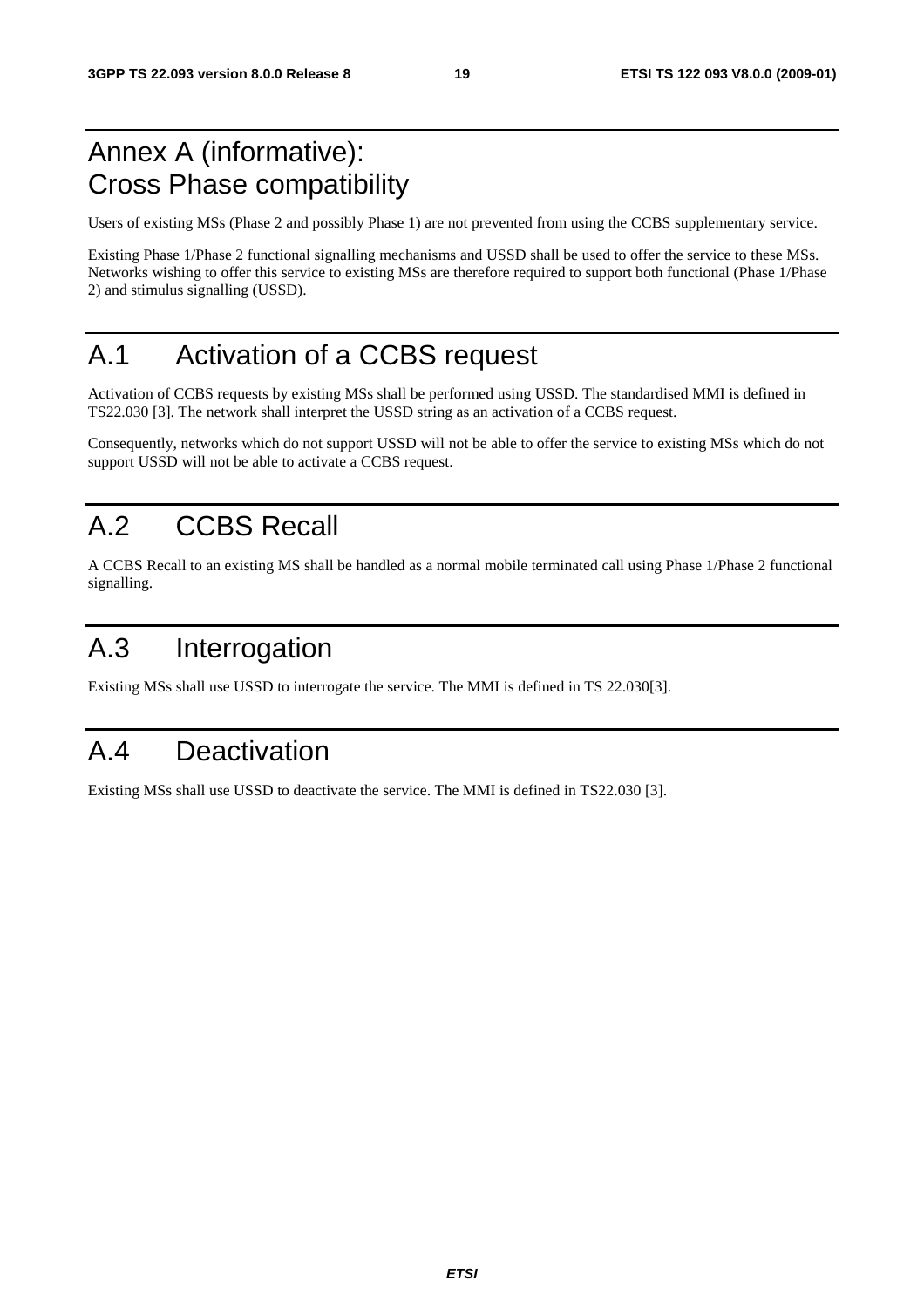### Annex B (normative): Roaming to non-supporting networks

### B.1 Roaming into networks or registering in network entities not supporting CCBS

This clause looks at the times when either parties involved in CCBS may roam from a supporting network entity into a non-supporting network or network entity.

Consider the times when neither Subscriber A or Destination B can register in another location area.

Subscriber A cannot register in another location area:

- a) Having received a CCBS Possible indication and while the network is awaiting the initial CCBS Request;
- b) Having received a CCBS Recall and while the network is awaiting acceptance of the CCBS Recall;
- c) During the duration of the CCBS Call.

Destination B cannot register in another location area:

a) During the duration of the CCBS Call;

#### B.1.1 Subscriber A may register in a non-supporting network or network entity

Whilst waiting for the CCBS Recall from Destination B

If Subscriber A registers in a non-supporting entity whilst waiting for the CCBS Recall from destination B. The network shall be aware that the CCBS supplementary service is not supported and shall suspend the CCBS Request. The CCBS Request shall remain suspended until either Subscriber A registers in a supporting entity or until the service duration timer T3 expires.

### B.1.2 Destination B may register in a non-supporting network entity

- a) If destination B becomes idle after "CCBS Possible" has been sent and before a "CCBS Request" is received. If destination B is idle and has registered in a non-supporting entity when the CCBS Request arrives then the CCBS Request shall be accepted, but the handling of the destination B CCBS queue shall be frozen until the destination B registers in a supporting entity or until a service duration timer expires.
- b) While T8 is running.

If destination B registers in a non-supporting network entity during T8, then the processing of the destination B CCBS queue shall be stopped until either destination B registers in a supporting network entity or the service duration time expires.

c) After T8 expires.

If Destination B registers in a non-supporting entity after having sent the CCBS Recall, then error handling will ensure that the entity informs the network that it doesn't support CCBS. However, the CCBS Call shall be allowed to continue. When the non-supporting entity receives the CCBS Call, it will not be able to inform the network that the CCBS has been completed. The only safeguard is that T9 in the network will expire, which will result in automatic deactivation of the CCBS Request from the queue.

d) When a CCBS Request is suspended and before it is resumed. If destination B has registered in a non-supporting entity when the CCBS Resume arrives, then the CCBS Resume shall be treated as a CCBS Request and shall be accepted, but the handling of the destination B CCBS queue shall be frozen until destination B registers in a supporting entity or until a service duration timer expires.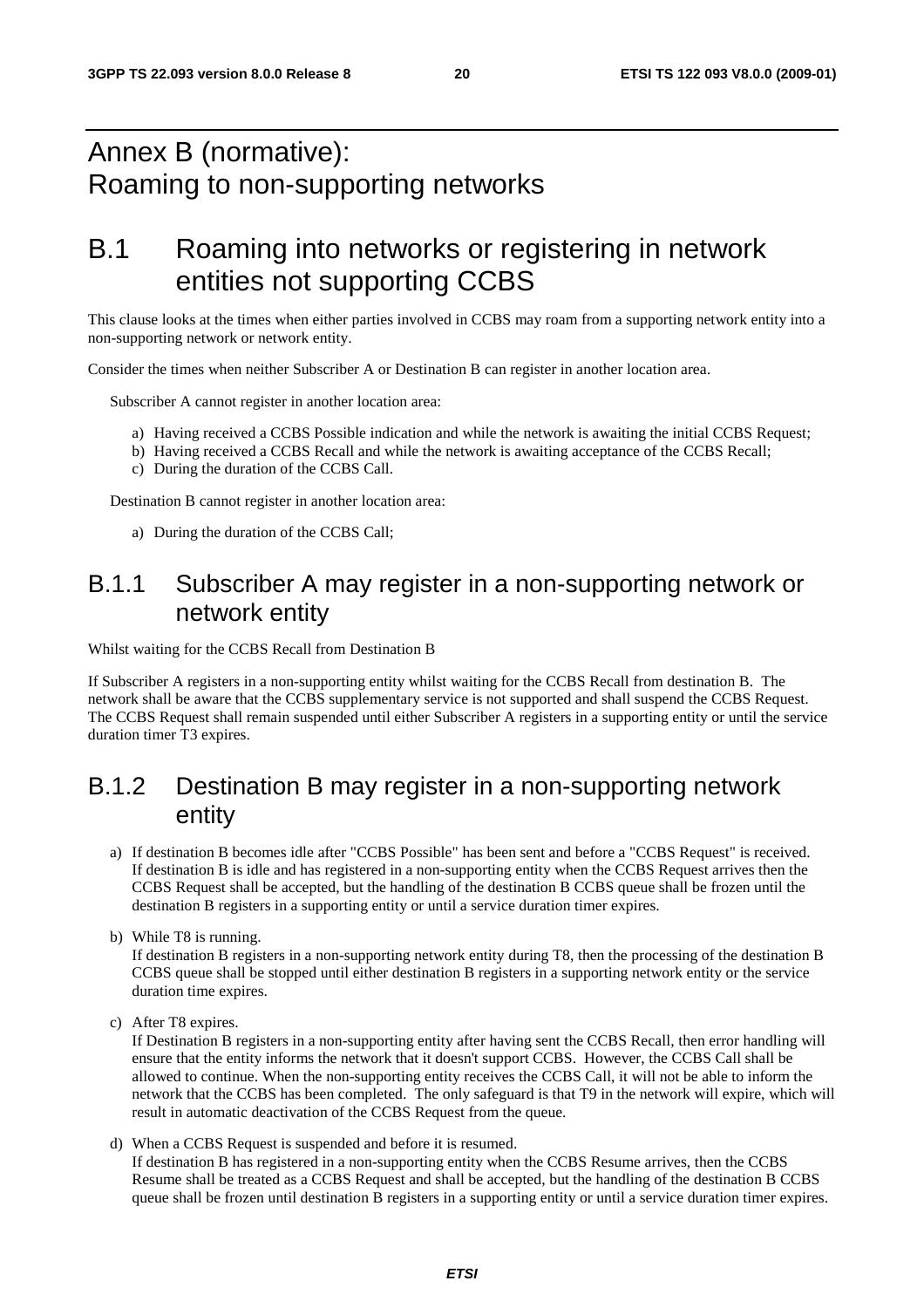## Annex C (informative): Change history

| <b>Change history</b> |                     |                       |                     |           |            |            |            |                                 |       |            |                      |
|-----------------------|---------------------|-----------------------|---------------------|-----------|------------|------------|------------|---------------------------------|-------|------------|----------------------|
| TSG SA# SA Doc.       |                     | <b>SA1 Doc</b>        | <b>Spec</b>         | <b>CR</b> | <b>Rev</b> | Rel        | <b>Cat</b> | Subject/Comment                 | Old   | <b>New</b> | WI                   |
| Jun 1999              |                     |                       | <b>GSM</b><br>02.93 |           |            |            |            | Transferred to 3GPP SA1         | 7.0.0 |            |                      |
| SA#04                 |                     |                       | 22.093              |           |            | <b>R99</b> |            | Transferred to 3GPP SA1         |       | 3.0.0      |                      |
| SP-05                 | SP-99479            | S <sub>1</sub> -99638 | 22.093              | 001       |            | <b>R99</b> | D          | Editorial changes for alignment | 3.0.0 | 3.0.1      | Editorial<br>changes |
| SP-11                 |                     | SP-010065 S1-010258   | 22.093              |           |            | Rel-4      |            | Transferred to 3GPP Release 4   | 3.0.1 | 4.0.0      |                      |
| SP-16                 |                     | SP-020267 S1-021043   | 22.093              |           |            | Rel-5      |            | Updated from Rel-4 to Rel5      | 4.0.0 | 5.0.0      |                      |
| SP-26                 | SP-040744 S1-040997 |                       | 22.093              |           |            | Rel-6      |            | Updated from Rel-5 to Rel-6     | 5.0.0 | 6.0.0      |                      |
| SP-36                 |                     |                       | 22.093              |           |            | Rel-7      |            | Updated from Rel-6 to Rel-7     | 6.0.0 | 7.0.0      |                      |
| SP-42                 |                     |                       |                     |           |            | Rel-8      |            | Updated from Rel-7 to Rel-8     | 7.0.0 | 8.0.0      |                      |